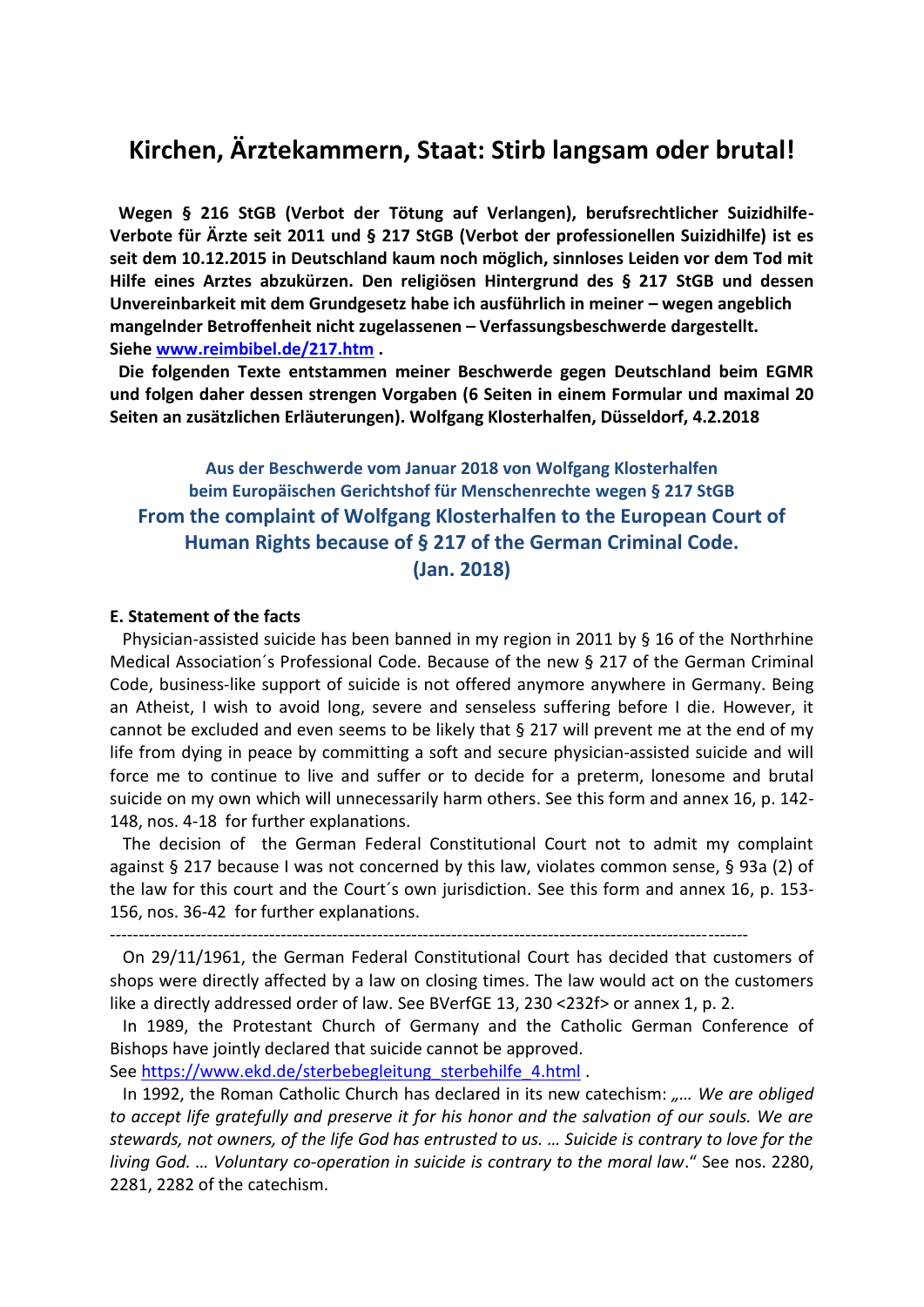On 4/12/1995, in the case of Tauira and 18 others v. France, the European Court of Human Rights has stated: *"In order for an applicant to claim to be a victim in such a situation, he must, however, produce reasonable and convincing evidence of the likelihood that a violation affecting him personally will occur; mere suspicion or conjecture is insufficient in this respect.*" See <http://hudoc.echr.coe.int/eng?i=001-87173> , p. 131 .

 On 29/4/2002, in the case of Pretty v. The United Kingdom, the European Court of Human Rights has stated in § 65: "*The very essence of the Convention is respect for human dignity and human freedom. Without in any way negating the principle of sanctity of life protected under the Convention, the Court considers that it is under Article 8 that notions of the quality of life take on significance. In an era of growing medical sophistication combined with longer*  life expectancies, many people are concerned that they should not be forced to linger on in *old age or in states of advanced physical or mental decrepitude which conflict with strongly held ideas of self and personal identity."*

On 7/10/2003, the German Federal Constitutional Court has decided that there is selfconcernedness if the act addresses third parties and there is a sufficiently close relationship between the basic-right-position of the complainant and the regulatory action. See BVerfGE 108, 370 <384> or annex 1, p. 8.

 On 26/9/2005, a section of the Swiss Organisation "Dignitas" was founded in Hannover/Germany. This caused an immediate protest of the Protestant Bishop of Hannover, Margot Käßmann, and the Christian Democrat Minister of Health of Lower Saxony, Ursula von der Leyen. In a joint press release they warned that there was a cynical tendency in society to get rid of the old and sick. See<http://bit.ly/2FuP4Vh>.

Also members of the German Hospice Foundation ("Deutsche Hospiz Stiftung", today: "Deutsche Stiftung Patientenschutz"), founded by the German section of the Roman Catholic Order of Malta, protested in front of the hotel, where Dr. Bernhard A. Minelli and others were just founding "Dignitate Deutschland" (today: "Dignitas Deutschland"). See<http://bit.ly/2zKlgk7> .

 On 27/9/2005, the German Federal Constitutional Court has stated that the complainant´s presentation has to show clearly the possibility of a violation of basic rights. The legal norm, blamed as unconstitutional, must change a position of the complainant to his disadvantage, which is protected by a basic right. The Court has also stated that the concernedness is present, if it is clear that and how the complainant will be concerned by the regulation in the future. The vague prospect alone that he will be concerned sometime in the future by the queried law is however not sufficient. The concernedness was also regarded as present, when the attacked norm causes material legal effects only in the future, but the group of addressees is known and it is clear in which way the complainant will be concerned. See BVerfGE 114, 258 <274-278> or annex 1, p. 9-11.

 On 15/2/2006, the German Federal Constitutional Court has stated, that there is a direct concernedness, when without needing a further executive act the legal position of the complainant is changed. The chance that a complainant would be killed, because his airplane was hijacked and shot down, was considered by the Court to be likely enough for adjudicating self-concernedness. See BVerfGE 115, 118 <137> or annex 1, p. 12.

 On 26/10/2006, the Protestant Church, the Catholic German Bishop´s Conference and the Federal Chamber of Physicians ("Bundesärztekammer") declared in a joint press release that they disapproved any public toleration or support of institutionalized assistance of suicide ("Suizidbeihilfe"). See<http://bit.ly/2j6YAHe>.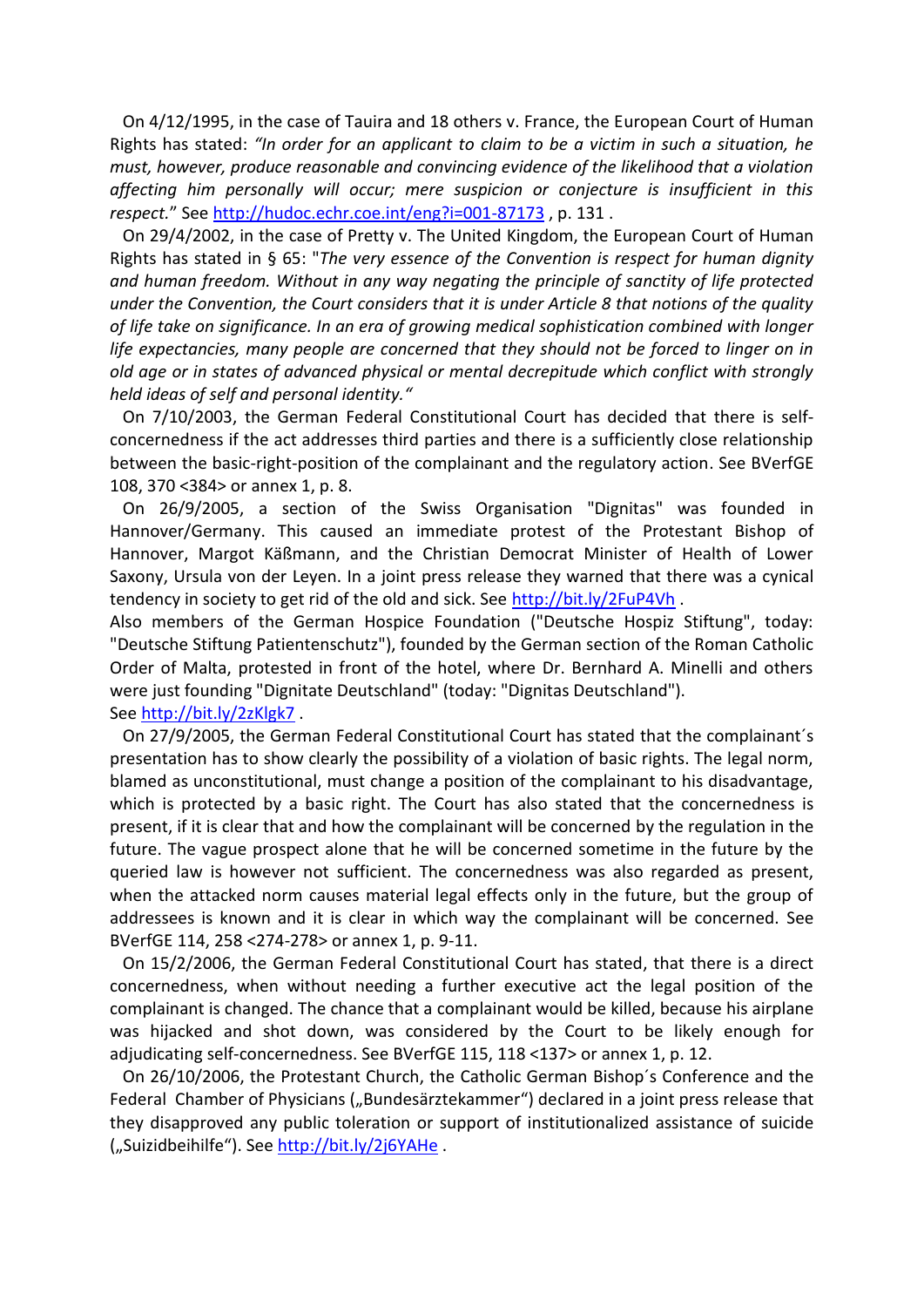On 29/11/2007, the Berlin Medical Chamber declared to its member Uwe-Christian Arnold that he may not leave a deadly medicine to any of his patients who wished to use it for suicide. Otherwise, he should pay a fine of 50,000 Euro. See <http://bit.ly/2icbDmV> .

 In 10/2008, the Chamber of Public Responsibility of the Protestant Church in Germany published a position paper of about 30 pages on physician-assisted suicide. In his preface, the chairman of the council of this church, Bishop Dr. Wolfgang Huber, declared in accordance with that position paper that the church should act upon politicians to get a ban on business-like relaying of opportunities for suicide, which includes a ban on organisations which offer suicidal assistance like in Switzerland.

See [https://www.ekd.de/ekd\\_de/ds\\_doc/ekd\\_texte\\_97.pdf](https://www.ekd.de/ekd_de/ds_doc/ekd_texte_97.pdf), p. 6.

 On 15/7/2009, I became (and still am) a member of the International League of Non-Religious and Atheists ("Internationaler Bund der Konfessionslosen und Atheisten"). See annex 2, p. 14.

 On 1/10/2009, Help to Die Germany ("Sterbehilfe Deutschland e.V.") was founded. They have reported that over a period of six years they have helped 254 persons to commit suicide. Its chairman is the former member of the Christian Democratic Union and former Senator of Justice of Hamburg/Germany, Dr. Roger Kusch. See annex 16, p. 149f, no. 23 and <http://bit.ly/2zXfahf> , p. 13-18.

 On 20/1/2011, in the case of Haas v. Switzerland, the European Court of Human Rights has stated in § 51: "In the light of this case-law, the Court considers that an individual's right to *decide by what means and at what point his or her life will end, provided he or she is capable of freely reaching a decision on this question and acting in consequence, is one of the aspects of the right to respect for private life within the meaning of Article 8 of the Convention*."

On 19/11/2011, the Physician's Chamber Northrhine ("Ärztekammer Nordrhein"), which is responsible for large parts of North Rhine-Westphalia, including Düsseldorf, the city where I live, followed the German Physician's Chamber ("Bundesärztekammer") in stating in § 16 of its Professional Code for Physicians that physicians may not perform assisted suicide. See annex 3, p. 15f.

 On 30/3/2012, the Administrative Court of Berlin decided that the Berlin Physician´s Chamber is not entitled to put a general ban on its members (in this case: Mr. Uwe-Christian Arnold) to help a patient to commit suicide by prescribing medicine for this purpose. The Court has argued that in some cases of physician-assisted suicide there has been a highly controversial discussion among physicians. Also, in extreme cases the right of conscience and of professional freedom of a physician were of higher rank than the right of the chamber to regulate the corresponding activities of its members. See annex 4, p. 17 and <http://www.zvr-online.com/index.php?id=116>.

 On 30/11/2012, Reuters reported: "*Large majorities of west Europeans favor the legalization of assisted suicide, now allowed only in four countries on the continent, according to a new survey. … In almost all the 12 countries polled, three-quarters or more of those responding to questions posed by the Swiss Medical Lawyers Association (SMLA) said people should be able to decide when and how they die."* In Germany, 87% agreed. Other polls in Germany have confirmed those data. See<http://reut.rs/2iS1s7R> and annex 5, p. 18.

 On 16/1/2013, the German newspaper "Die Welt" reported that Eugen Brysch, the chairman of the Roman-catholic "Deutsche Stiftung Patientenschutz", has suggested to the Berlin coalition of Christian and Free Democrats to give up their attempt to ban only commercial suicidal help. Rather, to stop organisations which offer "death from the Yellow Pages", any form of organized suicidal help should be banned. According to Brysch there would be a majority for a ban of business-like organized suicidal help in the parliament.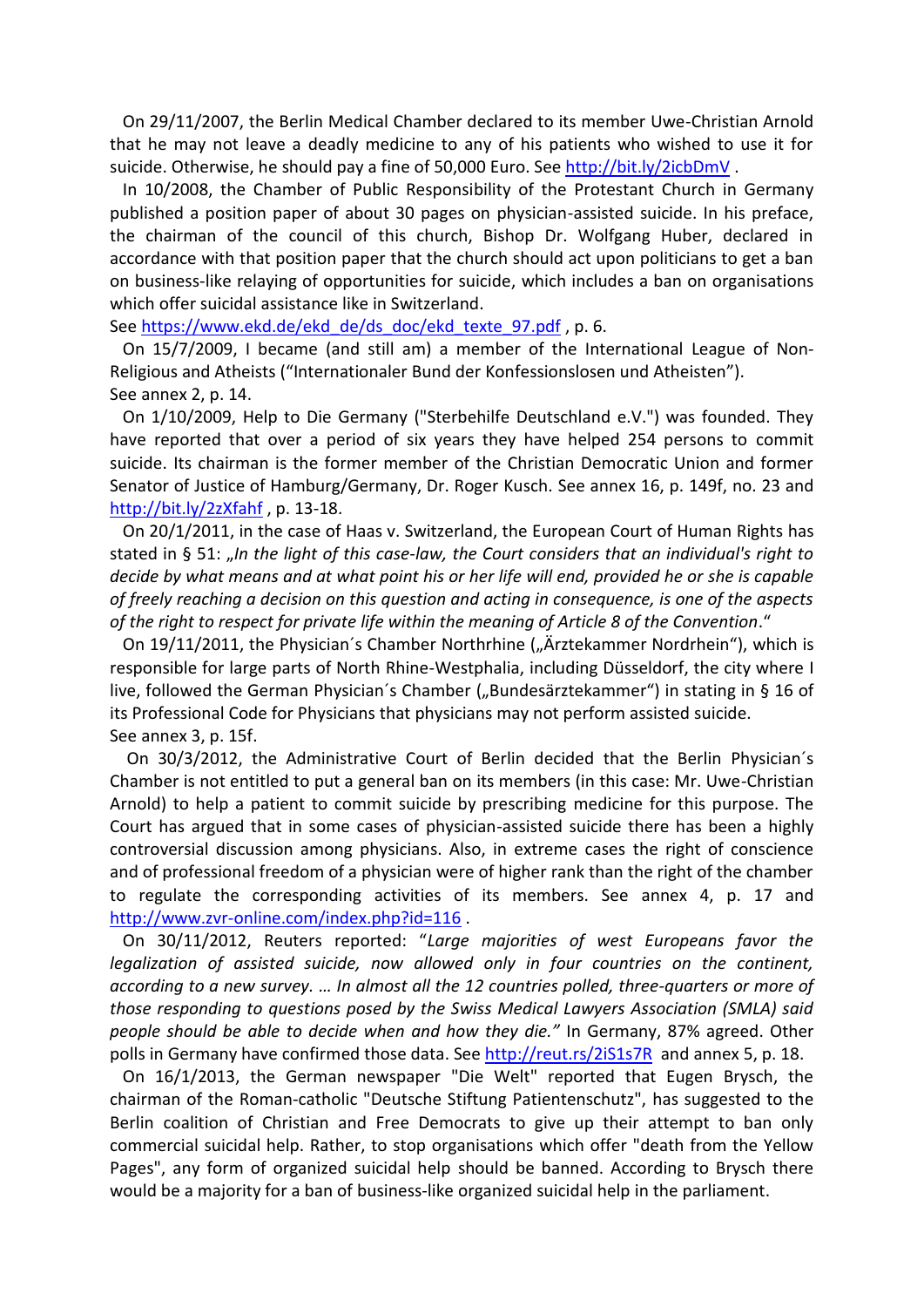See<http://bit.ly/2n2DETc> .

 In 3/2013, edition 7 of my critical book on the bible appeared: Wolfgang Klosterhalfen, O Gott: die Bibel! Bibelgeschichten in Form von Gedichten. See [www.reimbibel.de](http://www.reimbibel.de/) .

 On 27/1/2014, the Catholic German Bischop´s Conference declared "with emphasis" in a press release that any form of organized assisted suicide should explicitly be forbidden by law. See <http://bit.ly/2zaOxHp> .

 On 13/2/2014 the Scientific Service of the German Parliament finished its report on "Sterbehilfe Deutschland" and "Dignitas". See<http://bit.ly/2zXfahf> .

 On 8/5/2014, the "Deutsche Stiftung Patientenschutz" presented a draft of a law for the punishment of business-like support of suicide ("Entwurf eines Gesetzes zur Strafbarkeit der geschäftsmäßigen Förderung der Selbsttötung"). This draft obviously served as a blueprint for the later § 217-draft of Brand, Griese and others. See<http://bit.ly/2dOh0ao> .

 On 12/5/2014, the State Attorney of Hamburg/Germany declared, that Dr. Roger Kusch and Dr. S. (a psychiatrist, who worked for Dr. Kusch´s organisation) were charged with indirect killing two women. See [https://www.presseportal.de/blaulicht/pm/11539/2734060.](https://www.presseportal.de/blaulicht/pm/11539/2734060)

 On 29/9/2014, the big Protestant social organisation "Diakonie" (about 450,000 employees) declared: The "Diakonie Deutschland" engages for a general prohibition of organized, not only profit-oriented/commercial suicidal help … . See annex 6, no.3, p. 19 and  $http://bit.ly/2AZsFiQ, p.3, no.3.$ 

 Starting on 13/11/2014, the German Parliament discussed assisted suicide. In those debates the following Members of Parliament have presented statements which indicate that for their later decisions on § 217 their religious belief or the opinion of their church was essential: Bareiß, Brehmer, Göring-Eckardt, Griese, Hirte, Jung, Kauder, Michalk, Lanzinger, Liebling, Lücking-Michel, Manderla, Michalk, Obermeier, Schmidt, Selle, Sendker, Sensburg, Spahn, Stauche, Weiß. See annex 11, p.49-54, section 2.8.2.

 On 15/4/2015, two German professors have published a position statement, which has been signed by 150 professors of criminal law at German universities. They argued that a new criminal law could not improve the delicate situation at the end of life. Rather it would have negative effects on the work of physicians, including the highly sensible doctor-patientrelationship, and lead to brutal suicides. Also, a ban on physician-assisted suicide would violate the right of self-determination of patients, which had been strengthened in recent time. It would also violate the freedom of consciousness of physicians and would be unconstitutional. See <http://bit.ly/2iDaNzt> .

 On 1/7/2015, the Brand/Griese-Draft of a new § 217 of the German Criminal Code was published by the German Parliament. See <http://bit.ly/2D0CkUI>.

 On 2/7/2015, the president of the big Catholic social organisation "Caritas" (about 600.000 employees), Prälat Dr. Peter Neher, declared in a press release: Urgently needed is a regulation, which prohibits business-like suicidal help. See annex 9, p.22.

 On 6/11/2015, the German Parliament held its 2nd and 3rd reading on bills on suicidal help. Katia Keul (Green Party) stated that seemingly Mister Kusch was the reason for the whole debate. For more details on the importance of the person of Dr. Kusch for the process that lead to § 217 (sometimes called "Lex Kusch"), see annex 11, p. 43-45 and 86f.

 On 6/11/2015, the German Parliament decided with 360 against 233 votes for a new criminal law ("§ 217 Strafgesetzbuch"), which bans the business-like support of suicide. Part 1 of this law says: *"Wer in der Absicht, die Selbsttötung eines anderen zu fördern, diesem hierzu geschäftsmäßig die Gelegenheit gewährt, verschafft oder vermittelt, wird mit Freiheitsstrafe bis zu drei Jahren oder mit Geldstrafe bestraft."* This means that anyone who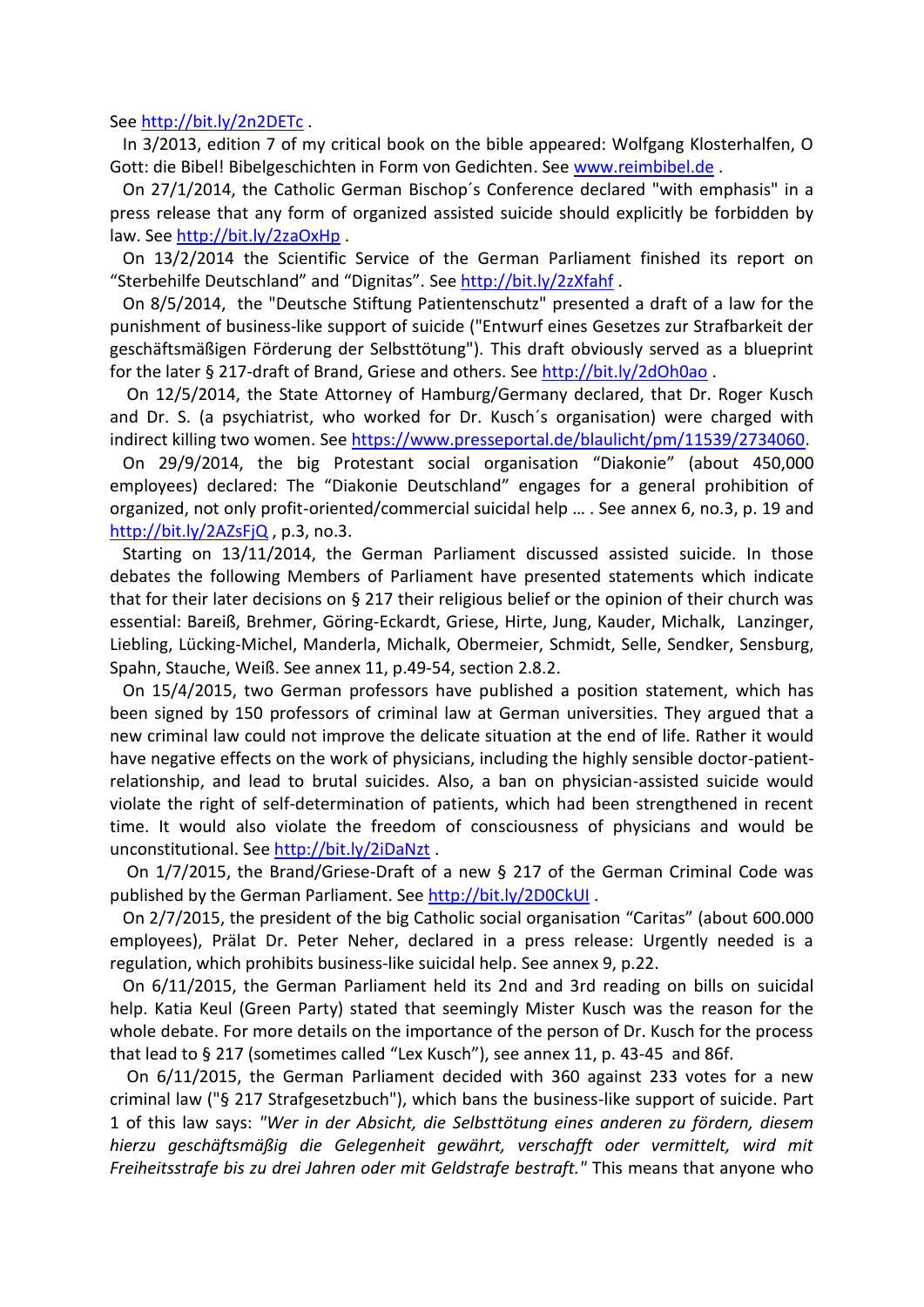intends to support the suicide of another person and therefore helps this person to do so, will be punished with prison of up to three years or with a monetary punishment.

 In 2015, due to the Federal Statistical Office of Germany, 925,200 people have died. Almost half of the women and about one quarter of the men were 85 years old or older. 39% died from cardiovascular diseases, almost one quarter from cancer. 10,078 persons committed suicide; the number of attempted but not "successful" suicides is usually estimated to be about 100,000 per year.

 In 2015, 965 persons who lived in Switzerland died in Switzerland from assisted suicide. (Source: Swiss Agency of Statistics, 2017) Suicidal assistance is legal in Switzerland, if it is not done for selfish reasons.

 On 2/3/2017, the German Federal Administrative Court has stated that the general right of personality from Article 2 (1) in connection with Article 1 (1) of the German Basic Law included also the right of a severely and incurable sick person to decide how and at which point of time his life should end, provided, that person is free in forming its will and can act accordingly. (Guiding principle of the decision No. 2, see annex 13, p. 138)

 On 28/3/2017, Angelika Nußberger, vice-president of the European Court of Human Rights, said in an interview: "We have to prevent that states slide into undemocratic or even authoritarian forms of rule and individual rights don't count anymore." See http://bit.ly/2ziJQrf.

 On 20/7/2017, the German Federal Constitutional Court has decided on my complaint (see annex 14, p. 139f): "The constitutional complaint is not accepted for admission. It does not fulfil the requirements for acceptance of § 93a Section 2 BVerfGG (Law for the Federal Constitutional Court). Because of a lack of direct (BVerfGK 8, 75 <76>; 15, 491 <502) and present gravamen (BVerfGE 1, 97 <102>; 43, 291 <385 f.>;60, 360 <371>; 74, 297 <319>; 114, 258 <277>) the complaint is inadmissible." (My translation and explanation of "BVerfGG")

 On 3/8/2017 the New England Journal of Medicine has published an article on euthanasia and assisted suicide in The Netherlands, which are legal there under certain conditions since 2002. It is reported that in 2015, 4.5% of all deaths resulted from euthanasia, 0.1% of assisted suicide. See<http://www.nejm.org/doi/full/10.1056/NEJMc1705630> .

 In 10/2017, the Parliament of Victoria/Australia passed a bill on assisted dying and voluntary euthanasia. See <http://bit.ly/2mUMN02> .

 According to a poll published on 12/1/2018, less than 6% of the Germans regularly read in the bible:<http://bit.ly/2mu8D7h> .

### **F. Statement of alleged violation(s) of the Convention and/or Protocols and relevant arguments**

### *Article 2 of the Convention (Right to life)*

 The new § 217 of the German Criminal Code may prevent me from finding professional suicidal help when needed and may therefore force me to commit suicide earlier than otherwise necessary, because unprofessional forms of suicide require more mental and physical strength than a physician-assisted suicide. This would violate Article 2 of the Convention. For further explanations see annex 16, p. 145-147, nos. 12-14.

*Article 3 of the Convention (Prohibition of torture or inhuman or degrading treatment or punishment)*

 Because the likelihood that I will die suddenly by a stroke, accident or an intense infection etc. is rather small (see annex 16, p. 142f, nos. 4-6), and I am not willing to continue my life in a permanent state of advanced physical or mental decrepitude,  $\frac{1}{2}$  217 may force me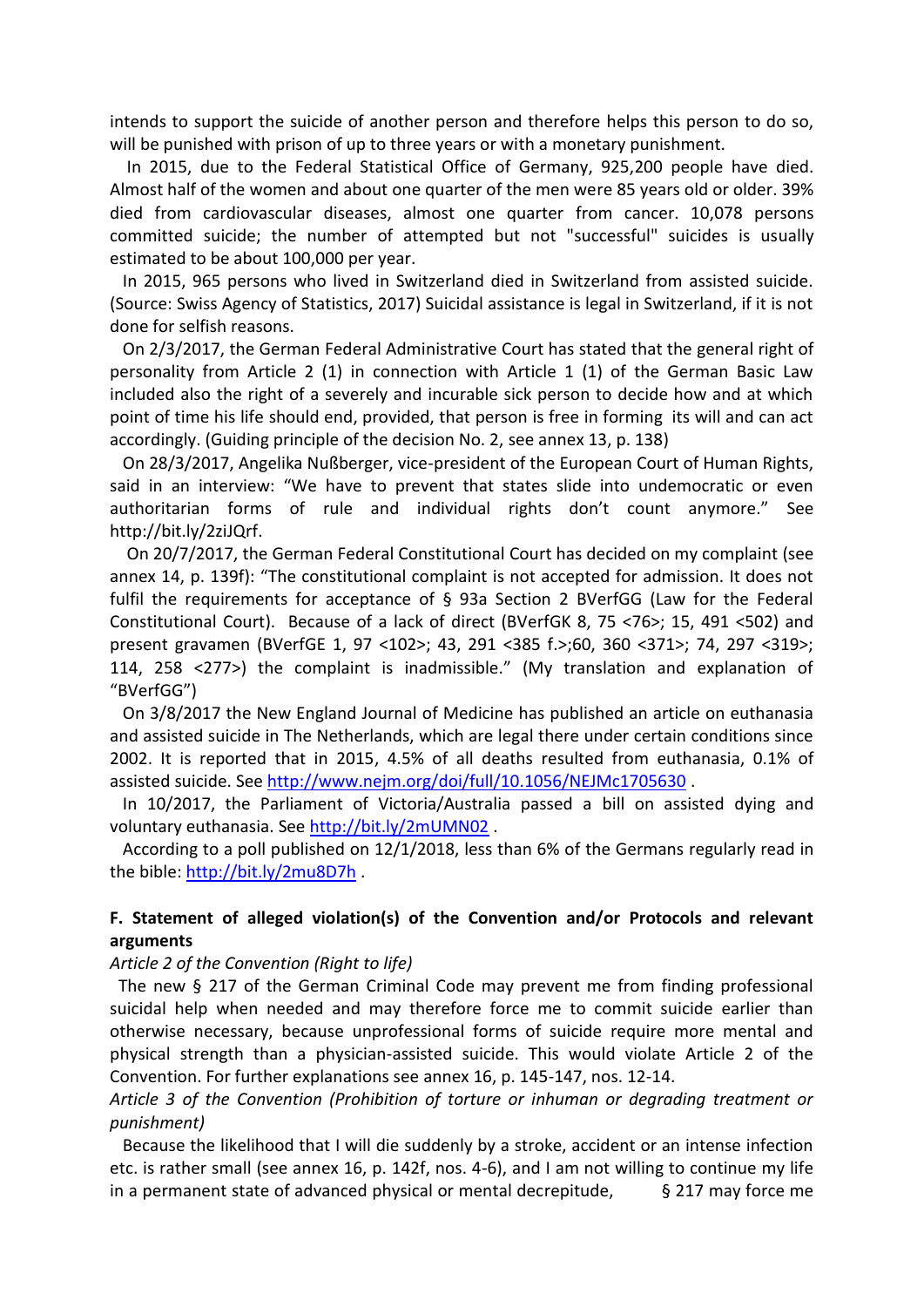at the end of my life to live on against my will or to decide (against my will, earlier than necessary and in loneliness) for a frightening, cruel, potentially unsafe and potentially painful form of suicide, which will have unnecessary detrimental effects on others. This law prevents me from making arrangements with professional suicide helpers and may prevent me from receiving professional suicidal assistance. Therefore, it is an inhuman and degrading treatment which violates my rights from Article 3 of the Convention.

For further explanations see annex 16, p. 144-148, nos. 8-18.

### *Article 8 of the Convention (Right to respect for private and family life)*

 Even after the "Ärztekammer Nordrhein" banned physician-assisted suicide in 2011, I could still get suicidal help from a physician if I wished to commit suicide for reasonable grounds. I could either become a member of "Sterbehilfe Deutschland" or try to contact a physician with experience in suicidal help, who lived in an area of Germany with less restrictive professional rules than in my region. However, this situation has changed dramatically after the new § 217 became effective. Because of § 217, "Sterbehilfe Deutschland" and probably all persons who had repeatedly offered suicidal help have stopped doing so.

 As a first and immediate consequence, my right of private life has been violated, because I must now live on with the fear, that I may come into an irreversible situation of helplessness and suffering, from which I cannot escape by a physician-assisted suicide. As a second, delayed and even more dramatic consequence, my fear may come true. § 217 may violate my rights from Article 8 (1) by forcing me to choose between two horrible alternatives: a) to continue life and suffering against my will or b) to decide against my will for a nonprofessional, brutal method of suicide.

 In their draft of the new § 217, Brand, Griese and other Members of Parliament have argued on page 2 that through the existence of organized suicidal aid, old and/or sick people could be misled or even feel directly or indirectly pressed to commit suicide, a decision which they would not consider or even make without such offers. This speculation, for which no empirical evidence has been presented, has served in the Brand/Griese-Draft as the major reasoning for § 217.

 It has not been stated clearly in this draft who shall be protected. Old and/or sick people may decide for suicide for rational reasons and are free to do so. Protection is needed and justified only for those who cannot form their own will. But any inducement to commit suicide was already punishable in Germany as murder or killing before the new § 217 became effective. Therefore, the potential benefits of § 217 are highly questionable.

 Also on page 2, Brand et al. have stated that they wanted to stop a normalization of any organized forms of assisted suicide. Indeed, there are good reasons to expect that more and more people will prefer an assisted suicide to a continuation of their suffering or a brutal suicide. But as long as those people are capable of coming to well-considered decisions, it is against the German Constitution and the Convention to prevent them by a criminal law from doing so. The existence of organized suicidal help may have an influence on people´s attitude towards suicide. But in a democracy, the churches, journalists, physicians, relatives, friends and others may also influence people´s opinion on that controversial matter. The authors claim that § 217 is necessary to protect self-determination. It is, however, not a task of the German State to protect old and/or weak people against offers of suicidal help because those offers are rejected by the churches, many physicians and a minority of citizens.

 My allegation that § 217 violates my rights from Article 8 (1), has many flaws and is not justified by Article 8 (2), is explained in more detail in annex 16, p. 142-153, nos. 2-35.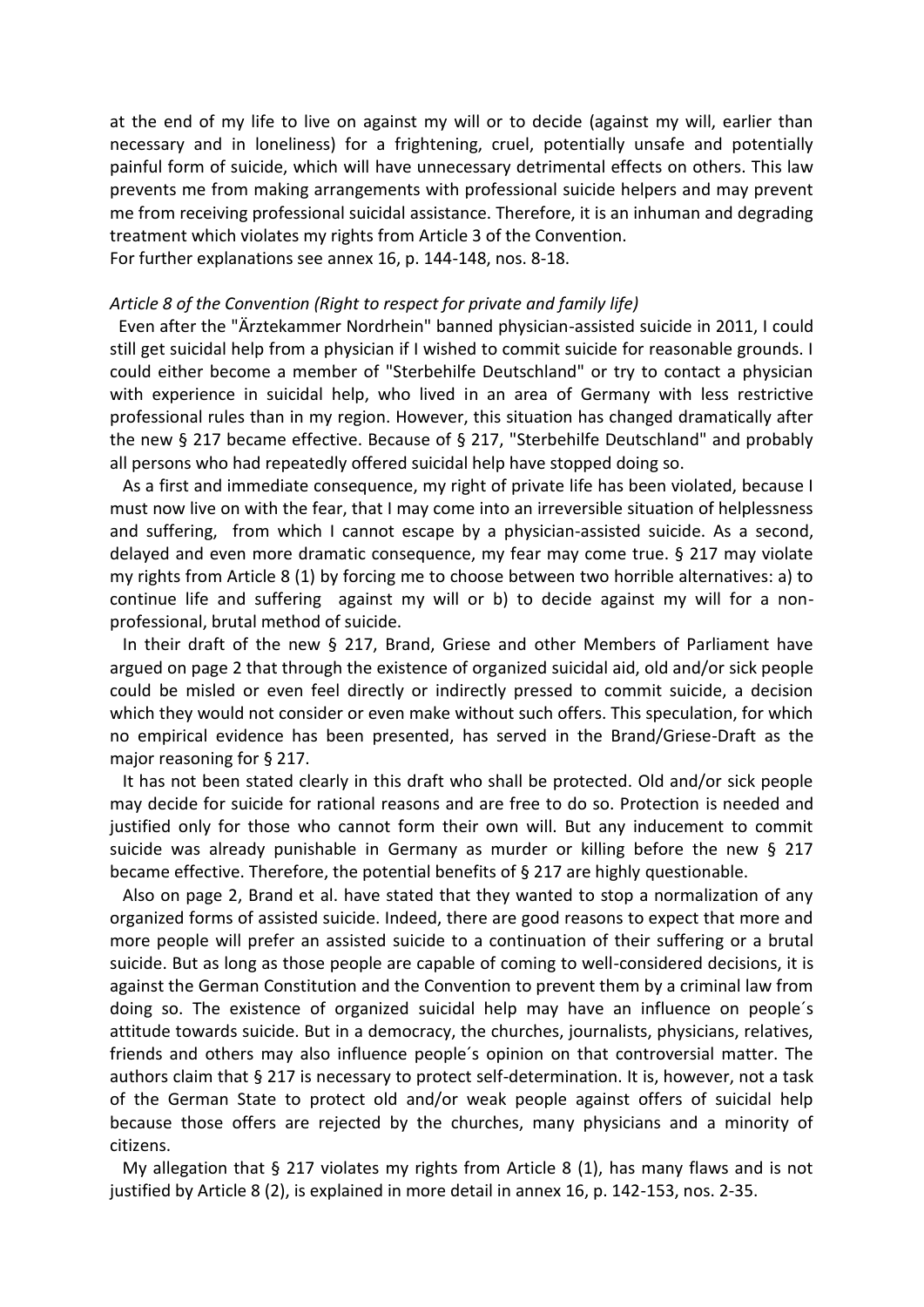#### *Article 13 of the Convention (Right to an effective remedy)*

 The Federal Constitutional Court has claimed, my complaint did not fulfil the admissibility criteria of § 93 a (2) of the Law on the Federal Constitutional Court (see annex 14, p. 139f). This is not true. § 93 states:

"(1) A constitutional complaint shall be subject to admission for decision. (2) It shall be admitted a) in so far as it has general constitutional significance, b) if it is appropriate in order to enforce the rights referred to in § 90 sec. 1; this may also be the case if the complainant would suffer a particularly severe disadvantage if the Court refused to decide on the complaint." See http://germanlawarchive.iuscomp.org/?p=221 .

My complaint is of general constitutional significance because it a) questions whether the aims of § 217 justify severe restrictions on citizens´ self-determination, causing extremely severe disadvantages, and b) presents strong evidence for the allegation that § 217 discriminates citizens who do not reject suicide for religious reasons, but see it as an indispensable part of their self-determination.

Also, I have explained to the Court that my rights from articles 1  $(1)$ , 2  $(1)$ , 2  $(2)$ , 3  $(1)$ , 3  $(3)$ , 19 (1), 19 (2), 33 (3) and 38 (1) of the Basic Law have been violated (see annex 11, p. 119- 125). According to § 90 (1) each of those violations gives me the right to submit a constitutional complaint. Further, the Court has claimed my gravamen was not direct (not "unmittelbar"). However, the Court has stated in BVerfGE 13, 230 <232f> (see annex 1, p. 2) that a law on closing times of shops has a direct effect on their customers. Also, the Court has stated in BVerfGE 50, 290 <320f> (see annex 1, p. 5) that the possibility of selfconcernedness, which cannot be excluded, was sufficient for assuming self-concernedness, that it was not necessary to be formally addressed by a law, that it was not critical, whether the effects of the law occurred soon or later in time.

Since the main detrimental effect of  $\S$  217 may only occur at the end of my life, it is inadequate that the Court insisted on a gravamen at the present time. There is a great likelihood that I will not die suddenly, but become permanently so sick or weak, that I wish to end my life in a humane way by an physician-assisted suicide, but will be prevented by § 217 from doing so. Therefore, I should have had the right to be heard by the Court. My allegation that the Court`s rejection of my complaint was not justified is explained in more detail in annex 16, p. 153-156, nos. 36-42.

### *Article 14 of the Convention and Article 1 of Protocol No. 12 to the Convention (Prohibition of discrimination)*

### *Article 9 of the Convention (Freedom of thought, conscience and religion)*

 Both the Protestant (Lutheran, Evangelic) and the Roman-catholic Church traditionally regard human life as a "present of God", which may not be ended by suicide. From 2005 on, business-like suicidal assistance has been rejected by high-ranking representatives of those churches. The churches and later also important church-associated organizations like Caritas and Diakonie have asked the German Parliament to ban any business-like support of suicidal help. The Parliament has followed those demands and finally 360 of its members (326 Christians, 5 Muslims, who confess to Islam, 27 persons with unknown confession, two confession-free persons and zero Atheists) have voted for a new § 217.

 Largely on the basis of their conservative religious attitude towards suicide, a minority of powerful Germans has succeeded in establishing a law, which exclusively threatens citizens, who don't share this attitude and wish to have the right to provide or receive business-like suicidal assistance. Believers who think that nobody has a right to end his or her life by suicide don´t decide to offer or wish to receive suicidal assistance and therefore have no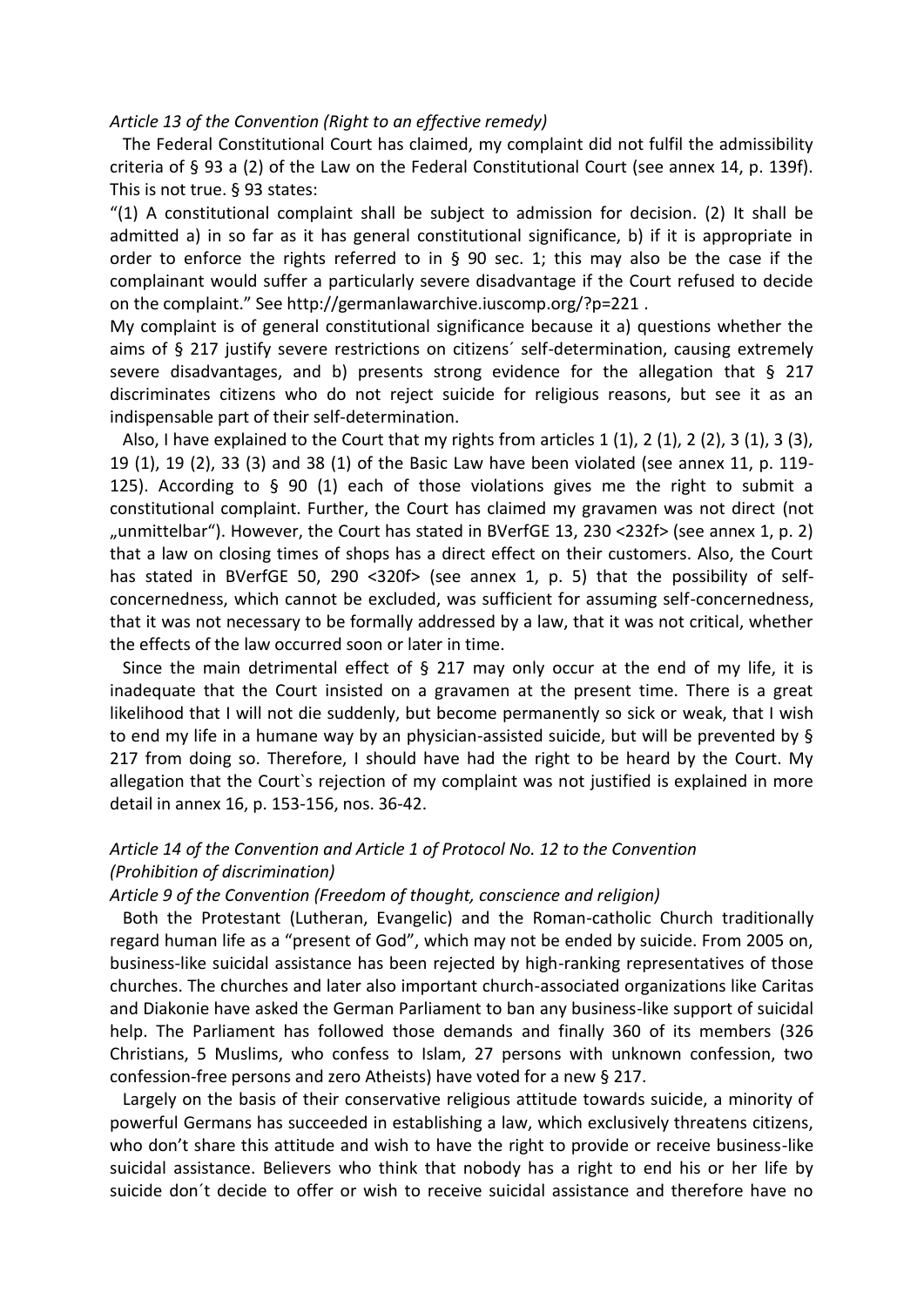disadvantage from § 217. In contrast, § 217 discriminates against me and the majority of Germans because of my/their religious, philosophical and political view on human life and society, in which individual freedom, self-determination and the desire to avoid senseless suffering play a central role. The religious norm "Die in accordance with the (presumed) will of God!" has been forced on me and others.

For more details see my German complaint (annex 11, p. 28-60) and annex 16, p. 156-161, nos. 43-60.

#### **G. Compliance with admisibility criteria laid down in Article 35 § 1 of the Convention**

**For each complaint, please confirm that you have used the available effective remedies in the country concerned, including appeals, and also indicate the date when the final decision at domestic level was delivered and received, to show that you have complied with the six-month time-limit.**

 On 7/12/2016, I sent my complaint against the new § 217 of the German Criminal Code to the Federal Constitutional Court of Germany. For copies of this complaint see annex 11, p. 24-133 and http://bit.ly/2AD8dCc . On 20/7/2017, the Court has decided that my complaint (2 BvR 2507/16) was inadmissible and its decision incontestable.

See annex 14, p. 139f). I received this decision on 26/7/2017 (see annex 15, p. 141).

 In my complaint I asked the Court to examine whether § 217 also violates protective norms of the European right (see annex 11, p. 1, section 4). I claimed that  $\S$  217 may violate inviolable and inalienable human rights. See annex 11, p. 121, section 7.2.

#### *Violation of Article 2 (Right to life)*

 I complained about a violation of my right from Article 2 of the Convention by referring to Article 2,2,1 of the German Basic Law and stating that I wished to avoid a long and severe suffering before I die and would presumably prefer to commit suicide. Because any suicidal assistance has been banned in my region in 2011 by the Medical Association´s Professional Code and since 12/2015 also § 217 bans business-like suicidal assistance, I might be forced to commit suicide before I got too weak to do so without a physician´s assistance. Therefore, § 217 would take away time from my life, which would not be compatible with my right of life. See annex 11, p. 121, section 7.4 a).

#### *Violation of Article 3 (Prohibition of inhuman or degrading treatment)*

 I complained about a violation of my right from Article 3 of the Convention by referring to Article 1,1 of the German Basic Law: Human dignity shall be inviolable. See annex 11,p. 119f, section 7.1.

 I also complained about a violation of Article 2,1 (every persons´ right to free development of his personality). See annex 11, p. 121, section 7.3. I further complained about a violation of Article 2,2,1 (right of physical integrity) and stated that § 217 might force me to live and experience extreme physical and mental suffering. See annex 11, p. 98f, section 7.4 b). I further complained about a violation of Article 2,2,2 (inviolable freedom of the person), because § 217 a) prevents me from undertaking precautionary measures (arrangements with an experienced helper or an organisation), b) forces me to live with the anxiety not to find competent help when needed, and c) may prevent me from getting help from an experienced helper or organisation when needed for a well-considered suicide. See annex 11, p. 122, section 7.5.

#### *Violation of Article 8 (Right to respect for private and family life)*

 I complained about violations of my right from Article 8 of the Convention to decide when and how to die by referring to Article 8 of the Convention and a statement of the European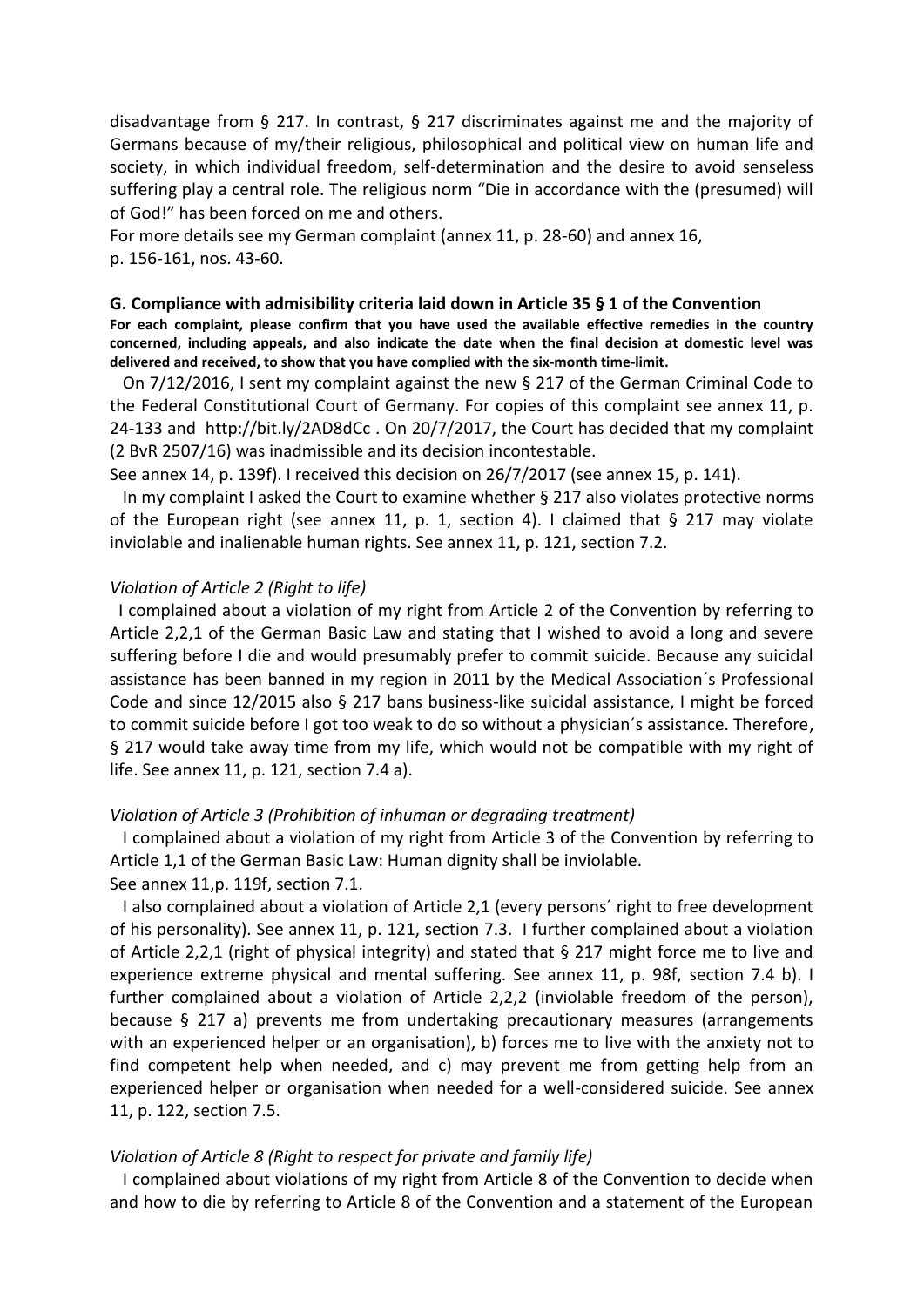Court of Human Rights in the case of Haas v. Switzerland (see annex 11, p. 121, section 7.2). Also, I complained about violations of the related Articles 1,1 and 2,1 and 2,2,2 of the German Basic Law.

## *Violation of Article 13 (Right to an effective remedy)*

In Germany, my only possibility to defend my rights against  $\S 217$  was to send a complaint to the German Federal Constitutional Court. After the Court did not admit my complaint, no remedy is available in my country.

*Violation of Article 14 and Protocol No. 12 (Prohibition of discrimination) Violation of Article 9 (Freedom of thought, conscience and religion)*

 I complained about violations of my right from Articles 14 and 9 of the Convention by referring to three articles of the German Basic Law: Article 3,1 (All persons shall be equal before the law. See annex 11, p. 122, section 7.6), Article 3,3 (No person shall be favoured or disfavoured because of … faith, or religious or political opinions. (see p. 99f, section 7.6), Article 33,3 (No one may be disadvantaged by reason of adherence or non-adherence to a particular religious denomination or philosophical creed. (see p. 124f, section 7.10) and Article 38,1 (Members of the German Parliament … shall be representatives of the whole people, not bound by orders or instructions, and responsible only to their conscience.) See p. 125, section 7.11. I have presented evidence that a) § 217 has been driven by the churches, church-associated organisations and an informal coalition of Christian plus Islamic Members of the Parliament. See annex 11, chapter 2, p. 28-60. And I have argued that § 217 does not cause a disadvantage for people who share the churches´ religious attitude on suicide or professional suicidal help, but may cause severe disadvantages to people who are less orthodox believers or disbelieving. See annex 11, p. 123, section 7.7.

# **.I. List of accompanying documents**

.1. Relevant pages from the two collections of decisions of the German Federal Constitutional Court (BVerfGE and BVerfKG)

.2. Confirmation that the complainant became a member of the International League of Non-Religious and Atheists (15/7/2009)

.3. Two pages from an announcement of the Physicians´s Chamber Nordrhein, which include the prohibition of physician-assisted suicide by a new version of § 16 (19/11/2011) [https://www.aekno.de/page.asp?pageID=57#\\_16](https://www.aekno.de/page.asp?pageID=57#_16)

.4. Press release of the Administrative Court Berlin: Decision in the case Uwe-Christian Arnold v. Chamber of Physicians Berlin (30/3/2012) Decision of the Court: [www.zvr-online.com/index.php?id=116](http://www.zvr-online.com/index.php?id=116)

.5. Poll by Isopublic: 87% of the Germans find that everybody should decide himself, when and how he dies. (24/9/2012-9/10/2012) <http://bit.ly/18v6caB>

.6. The "Diakonie Deutschland" engages for a general prohibition of organized, not only profit-oriented/commercial suicidal help (29/9/2014) <http://bit.ly/2rsC3bE>

.7. Report on a poll of the Second German Television ("Zweites Deutsches Fernsehen") and the Daily Mirror ("Tagesspiegel"): 81% of Germans are in favour of physician-assisted suicide (10/2014) <http://bit.ly/116dLlc>

.8. Poll by Infratest/Dimap for the First German Television ("Erstes Deutsches Fernsehen"): 79% of Germans are in favour of physician-assisted suicide (10/2014) <https://www.presseportal.de/pm/7899/2848032>

.9. The Catholic organisation "Caritas" demands to prohibit business-like suicidal help (2/7/2015) <http://bit.ly/2mV3Goc>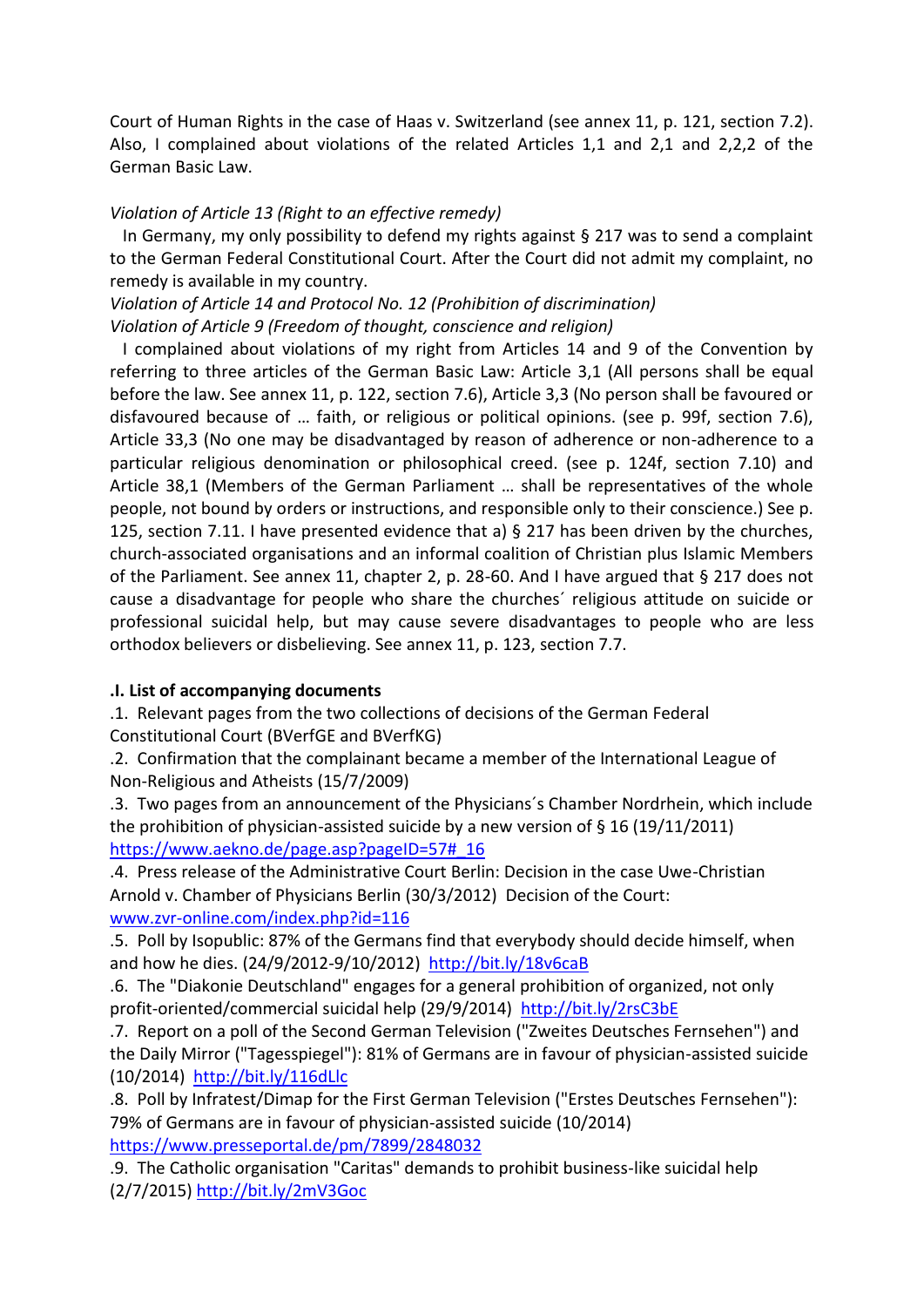.10. Top-50 causes of death in Germany among 80 to under 85 years old men (2015) <http://bit.ly/2mVDKZJ>

.11. My complaint to the German Federal Constitutional Court against the new § 217 of the German Criminal Code (110 pages, 6/12/2016) <http://bit.ly/2AD8dCc>

.12. My challenge on grounds of bias against judge Peter Müller, member of the 2. Senate of the German Federal Constitutional Court (1/3/2017) <http://bit.ly/2DFQJGw>

.13. German Federal Administrative Court: Guiding decision No. 2 on the right to decide how and when to die (2/3/2017) Decision of the Court:

[www.bverwg.de/entscheidungen/pdf/020317U3C19.15.0.pdf](http://www.bverwg.de/entscheidungen/pdf/020317U3C19.15.0.pdf)

.14. Decision of the 2. Chamber of the 2. Senate of the German Federal Constitutional Court on my complaint against § 217 (2 BvR 2507/16, 20/7/2017) <http://bit.ly/2FYISF3>

.15. Accompanying letter of the German Federal Constitutional Court (2 BvR 2507/16, 25/7/2017)

.16. Supplementary information and explanations provided by the applicant [www.reimbibel.de/Annex16.pdf](http://www.reimbibel.de/Annex16.pdf)

Note: The links provided in this section have been added by W. Klosterhalfen on 21/1/2018. They were not part of the complaint to the ECtHR.

# **Any other comments**

# **Do you have any other comments about your application?**

The "margin of appreciation" which the European Court of Human Rights concedes to the national authorities in Europe is exceeded, when a state prevents citizens from practicing their right to decide when and how they die. This is especially true for Germany, where the morals of the churches with respect to suicide and suicidal assistance are not shared by the majority of the population and about 80 percent of the citizens want physician-assisted suicide to be legal. I am afraid that even in the case of extreme and hopeless suffering I will have to live on or to decide for a brutal form of suicide.

# **Annex 16: Supplementary information and explanations provided by the applicant**

**1.** My complaint against § 217 to the German Federal Constitutional Court is available as Google-translations. See my homepage: [www.reimbibel.de/217t.htm](http://www.reimbibel.de/217t.htm) **.**

**2.** Since 12/2015 I live with the fear and the expectable risk that because of an accident, a chronic disease or decrepitude I might come into a desperate long lasting state of weakness, helplessness, senselessness and boredom, anxiety, depression and anger, from which I could not escape by an assisted suicide. It has been clear to me for a long time that I would not wish to live on in such a hopeless situation and that I would need professional suicidal assistance, which I consider to be the only humane and secure form of suicide. In contrast to Switzerland, where more than 100,000 people have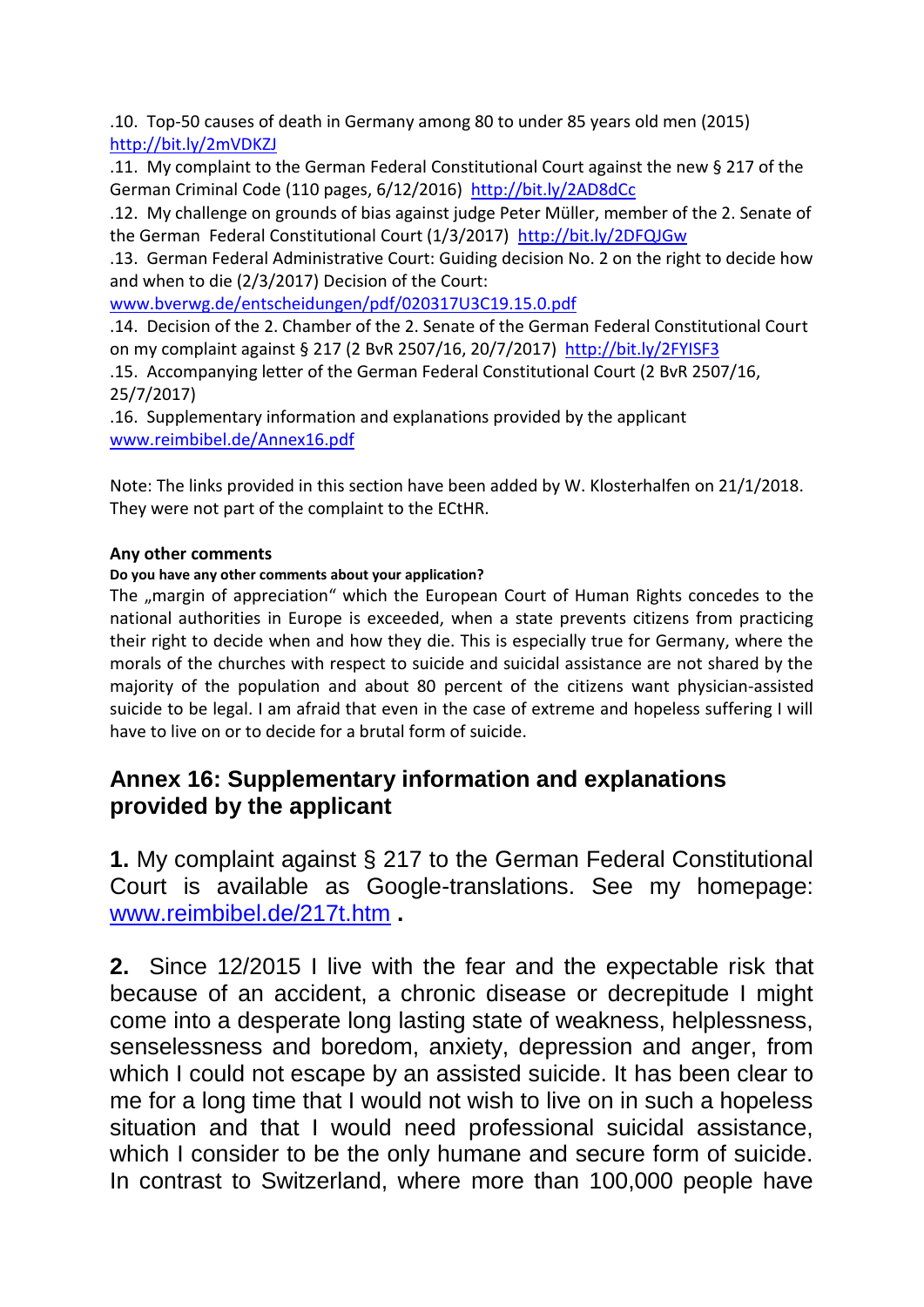joined EXIT, I cannot reduce my fear by becoming a member of an organisation, which would help me to shorten my suffering by suicide. Also, it would not make sense to ask an experienced single physician whether he would help me despite § 217. This fear may accompany me until the end of my life and reduces its quality.

**3.** Suicidal assistance by a non-professional helper (according to § 217, section 2) would not give me access to a humane and secure form of suicide. For this I would need an anti-emetic drug, a letal drug (like pentobarbital or chloroquin) and in the case of chloroquin also a tranquillizer, which all have to be prescribed by a physician. Or I might even need a special apparatus, which starts an deadly injection, when I move my eye-lids or a finger. Arrangements for such help have to be made early enough and need an expert. Right now, I don't know any physician, psychiatrist (to evaluate my mental status) or other person, who could help me to commit a soft and secure suicide. § 217 prevents that this will change to the better.

**4.** A law which threatens professional suicide helpers has terrible consequences for people who wish to receive and irrefutably need professional suicidal help (usually from a physician). Provided that § 217 will not be repealed soon, I belief that there is a chance of clearly more than 50 and probably more than 70 percent that I will become a victim of § 217 also at the end of my life.

**5.** In Germany, most people die slowly by a chronic disease or a combination of diseases. Almost half of them are at least 90 years old. See<http://bit.ly/2j4fLG8> . As annex 23 shows, taken from an interactive internet page of the German state, www.gbe-bund.de, the chances of dying suddenly have been rather small in 2015 for 80 to under 85 years old men. From a total of 77.504 men, 62.602 (80.8%) died from one of the top-50 lethal events, including 4,558 men (5.9%), who died from an acute heart attack, and 1569 (2.0%), who died from atrial flutter or fibrillation. Other reasons for a sudden death were stroke (1,370, 1.8%), brain infarct (1,355, 1.7%), intracerebral bleeding (792, 1.0%) and brain injury (600, 0.8%). From other tables of gbe-bund.de I learned that 1,706 died from one of several different types of accidents. When 510 suicides are subtracted, 1,196 (1.5%) are left. This sums up to 14.7 percent plus deaths from more rare diseases and events plus further diseases in the top-50, which – like infections – may sometimes lead to death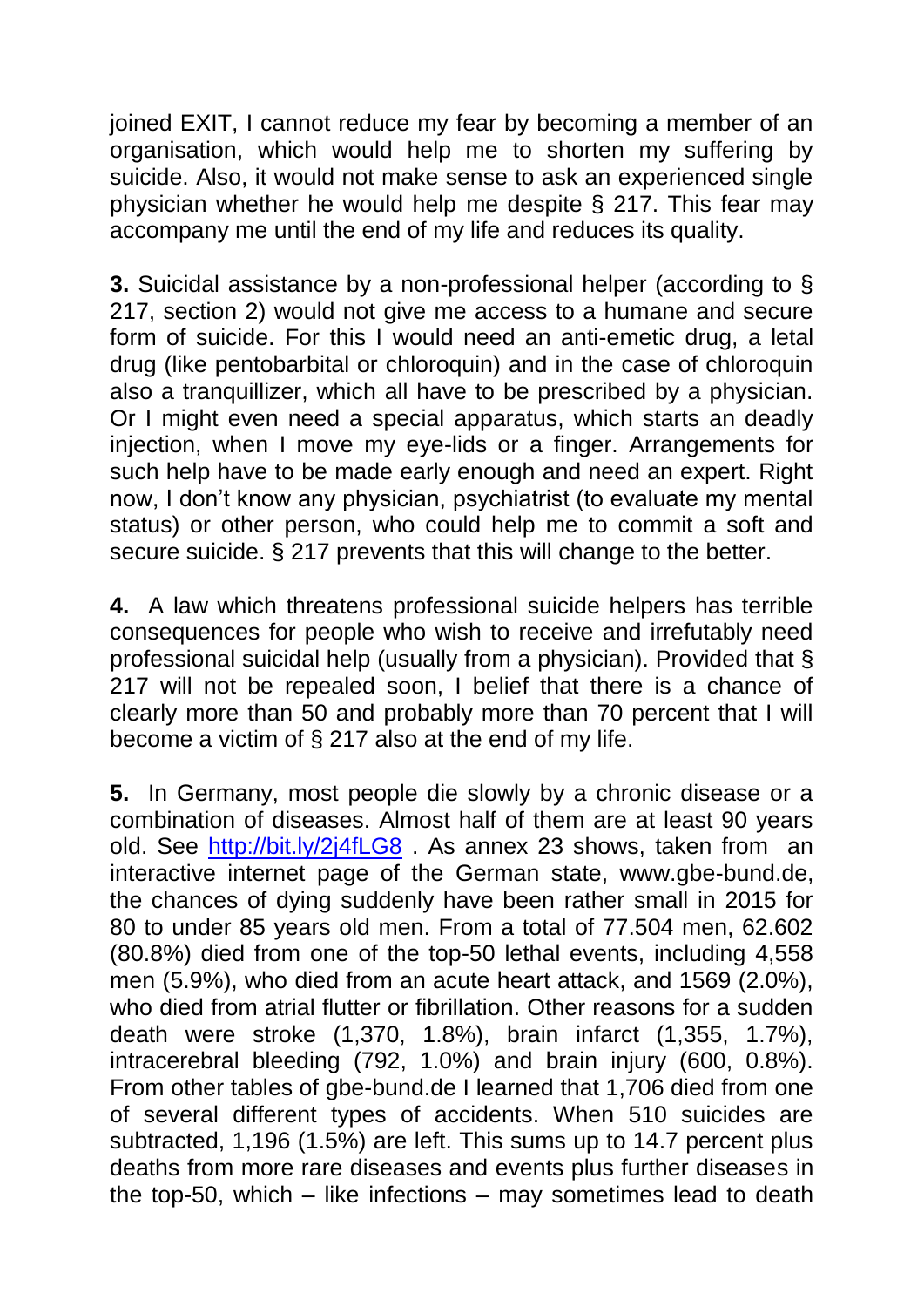within a few days. Those data indicate that my chances of dying suddenly are probably smaller than 30 percent.

**6.** When an old person is diagnosed as having died suddenly, it cannot be excluded that this person has suffered severely for a month or more before dying because of a strong impairment of physical and/or mental health. It seems clear that most people suffer severely before they die.

**7.** On the other hand, official rates of suicide are quite low in Germany even among old people. Reasons for this may include a) a strong will to live, b) a fear of dying, c) personal relationships, d) religious reasons, e) unwillingness or inability to use a brutal method of suicide, f) no access to professional suicidal assistance, g) permanent unconsciousness, h) (partial) palliative sedation, reasons which don't enter the statistics like i) termination of (part of) medical treatment, j) voluntary abandonment of eating and drinking, k) undetected suicide with or without assistance from a physician or a relative and l) undetected killing with or without request by a physician or a relative.

**8.** I still wish to live and would prefer to die without a suicide. However, it is more likely than unlikely that I will come into a situation, in which I would prefer to die. A major reason could be that I wish to avoid a situation from which I could not escape anymore by suicide. Being tied to the bed all the time and thinking of my past life, my horrible present and future situation and the – to a great extent horrible - world in general without having real pleasure or meaningful work, would be a form of heavy, inacceptable torture for me. My father died from cancer and did not receive adequate pain relief (which still happens today). My mother became disoriented, fell down and suffered from a fracture of the femoral neck and presumably died from a series of apoplectic strokes. My sister died from Parkinson´s disease and had lost her ability to speak long before she finally died. My sister-in-law and my brother killed themselves in 2014 and in 2015 by means of a train. I wish to avoid to die as awfully as they did.

**9.** The typical reasons, which prevent others from committing suicide, don't prevent me for: a) I would not hurt or otherwise interfere with a partner´s feelings, because I live alone since many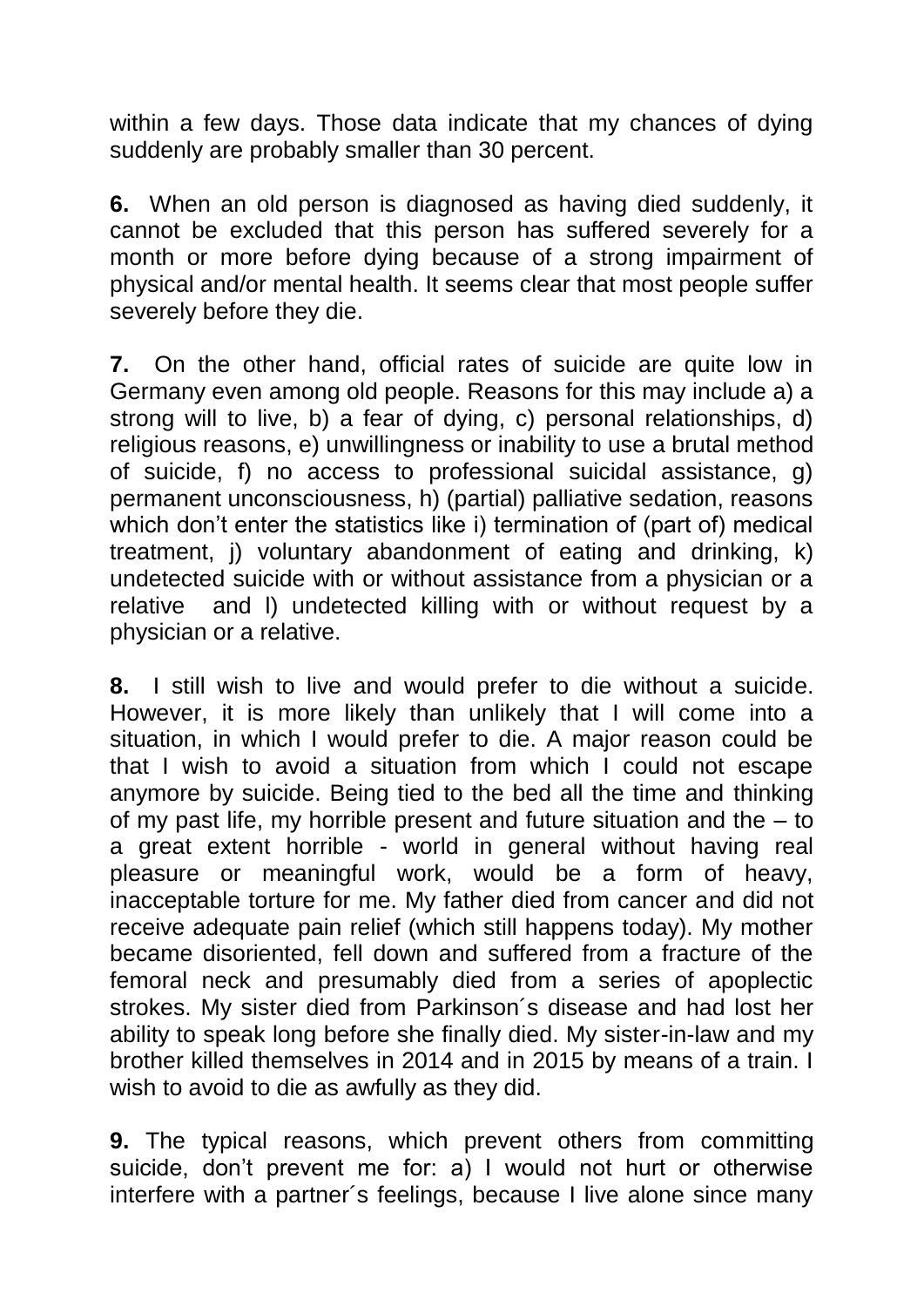years and don't expect that this will change, b) my only child is 38 years old and does not depend on me, c) I don't believe in a church or a god, who want me to die slowly, d) I am not afraid of thinking of dying and death. I wish to die in dignity.

**10.** In order to commit suicide without professional help, I would have to choose one of the brutal methods, because other methods seem to be unreliable and would only aggravate my situation if not successful. This is documented by the fact that in Germany about 100,000 persons per year use an insufficient method and survive their attempts to commit suicide. One soft method of suicide, which seems to be fairly (though not perfectly) reliable, is to use a charcoal-grill in a closed room. But such a fire could cause an explosion or fire, and would be life-threatening to others. I could not fix a warning sign at the door of my apartment, because the people who live in apartments one floor above me, may come home late at night. (There is no elevator.) Also, this method requires that I still could leave my bed and that I don't live in a retirement home or nursing home.

**11.** For a long time I considered to use a plastic bag. However, I am not sure that this would work without much suffering during suffocation. Also, I have been told by an expert that my face would become blue and thus would additionally shock people who find me. Furthermore, it could be impossible or risky to use this method when living in a home for old people. I might be rescued and survive with a brain damage.

**12.** About half of the men who die from suicide hang themselves. To be killed immediately, it seems necessary to fall down at least two meters and then not to touch the ground. This means that I´d have to climb up a tree and/or carry with me a big ladder. To do this, I´d need to be still in relatively good shape. I doubt, if I´d be capable of doing so. Jumping from a bridge or high building also has to be done before I got too weak. I´d have to drive to a very high bridge with my car and to climb over a handrail. There is a high building in my neighbourhood, in which many children from immigrants live. If I jumped at night, a child might find my dead body in the morning. Therefore I would prefer the bridge, but don´t know if I would be mentally able to jump. Desperate enough, I might try to get a pistol for shooting myself. This would also require a certain degree of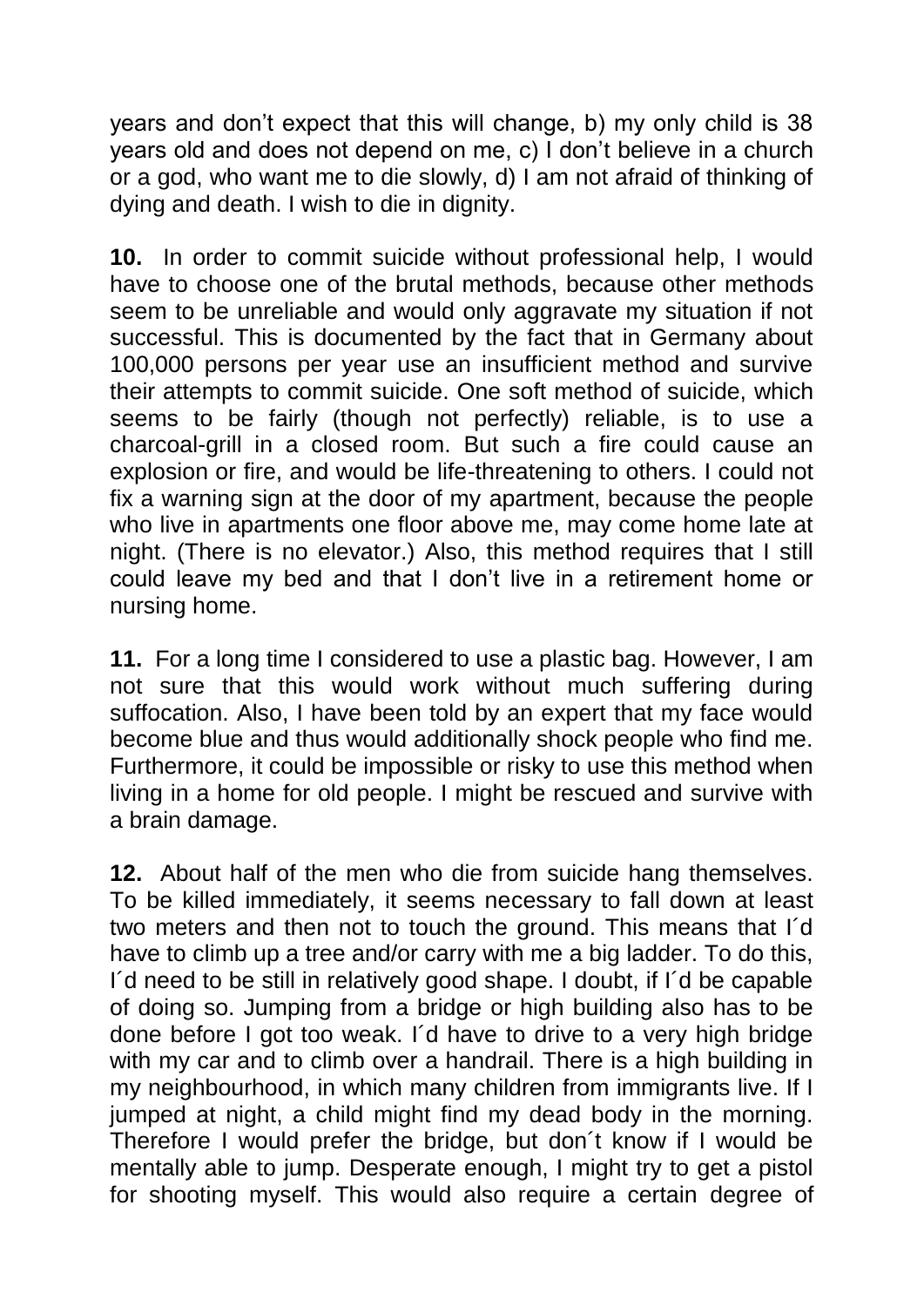mental and physical power and could not be done in a very weak state. About one kilometre from my home, I would have access to a rail track, if I still could walk. Of course, I don't wish to use this terrible method. But I might feel forced to do so. As one of about 800 a year.

**13.** I assume that I would prefer to live rather than kill myself even in a state of advanced physical weakness. But because of § 217 I might come to the conclusion that it will be too risky for me to postpone suicide. I am very aware of the fact that there are a lot of people, associations, commercial and non-commercial interest groups in Germany, who for religious, financial or other selfish reasons might try anything to keep me alive against my will for months or even years. It is for example not rare, that patient´s provisions are ignored. Therefore, I might feel forced to decide for one of the brutal methods of suicide much earlier than if I were sure of the possibility of an assisted suicide. I find it shocking and inacceptable that by means of § 217 the German state might steal time of my life and force me to commit suicide earlier than otherwise necessary.

**14.** Because of § 217, it became impossible for me to become a member of Dignitas/Switzerland, see <http://bit.ly/2FHN8st> . But in any case, for receiving suicidal assistance in a foreign country, I would be forced to end my life earlier than necessary and spend a lot of time, energy and money on arranging this. Problems that may arise for British people who join Dignitas have been described here: <http://bit.ly/2BTinCH> .

**15.** It is quite possible that I wouldn´t dare to kill myself by means of a brutal suicide or that I´d suddenly come into a state of helplessness, which prevents me from committing suicide. Because of § 217 potentially I´d have to live on under conditions which I consider to be inhuman and degrading. Examples would be a strong and irreversible decay of sensory, motor or cognitive functions, strong pain with the necessity of permanent sedation, incontinence, bedsore, frequent vomiting or even miserere, artificial nutrition or respiration, inability to engage in satisfying activities such as reading or writing or combinations of such health problems, which frequently occur at the end of life and can become as horrible as torture. § 217 may bring me into such an awful situation. I consider this kind of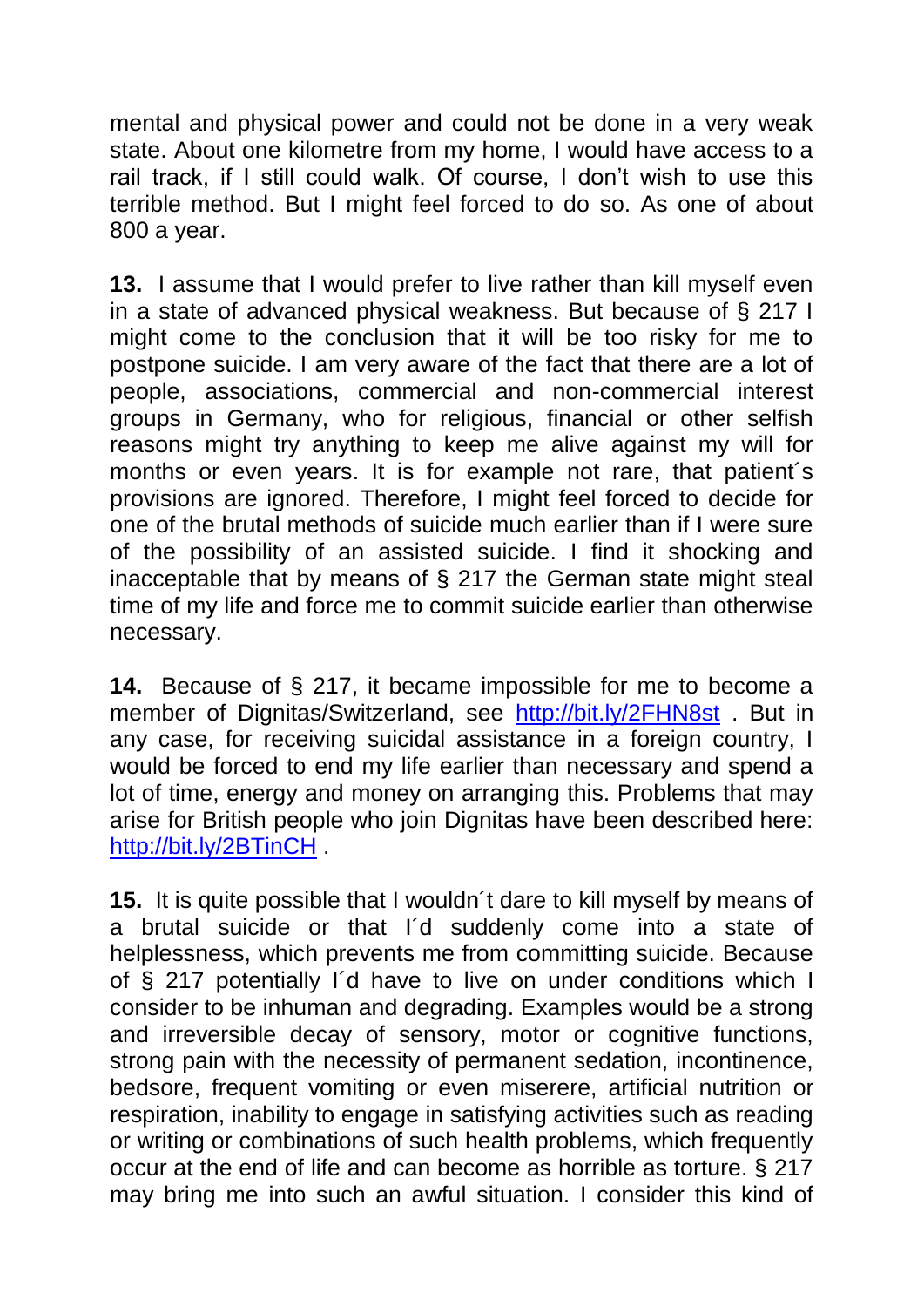legal suicide prevention to be inhuman and therefore unconstitutional.

**16.** Furthermore, § 217 may degrade me by forcing me to become criminal: for instance buying a pistol in a non-legal way from a criminal and/or traumatise a train driver or neighbours and others, who find my corpse after suicide or have to deal with it later. I would find it also degrading, if I were forced to spend a lot of my saved money for my care, although I wished to die. I would definitely prefer to leave that money to my son.

**17.** § 217 violates my right from Article 8 (1) to decide when and how I die. § 217 may force me a) to die earlier than I wish, b) to use a brutal rather than a humane method of suicide, c) to die in the absence of my son or a friend, or d) to live longer than I wish and suffer unnecessarily for months or years.

**18.** While it still seems possible that a small number of German physicians might still perform assisted suicide, it will probably not be possible for me to find such a person because a) those physicians will be rare and b) physician-assisted suicide is forbidden by medical professional law in the region where I live.

**19.** The fact that possible main violations of my rights from Article 8 have not occurred so far and may occur not earlier than in ten years or even later, make those violations neither just nor reasonable. The fact of a chance of up to 30 percent that I never will actually wish to receive professional suicidal help is not sufficient to disregard the violation of my rights from Article 8.

**20.** In a modern liberal-democratic society it is to be expected that the legal situation will adapt to an increasingly liberal attitude of the population towards suicidal assistance, but not that this will be counteracted by the legislator. Also, it is not necessary to violate Articles 2, 3, 8, 9 and 14 of the Convention to prevent an abuse of organized suicidal help. For a more detailed critique of § 217, see my German complaint (whole annex 11, especially p. 76-112).

**21.** Members of the German Parliament have been afraid that physician-assisted suicide may become "normal". However, such a "normalisation" would be a necessary progress in humanity,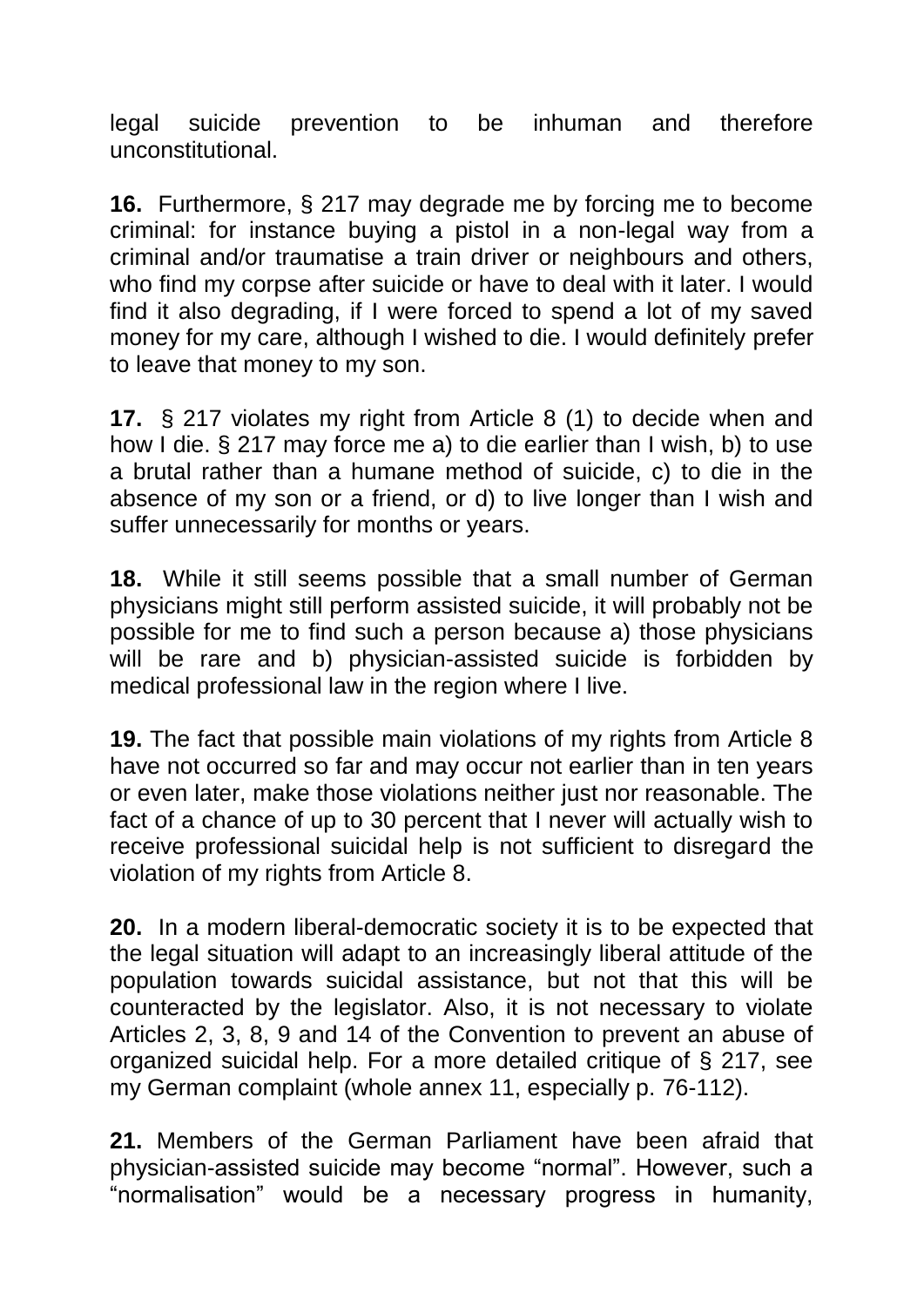because many people would not be forced at the end of their lives to use unreliable or brutal methods of suicide or to suffer unnecessarily and against their will. Recent data from Switzerland and from The Netherlands show that there is a great need for abbreviating the suffering at the end of life. In 2015, 965 persons who lived in Switzerland died in Switzerland from assisted suicide. This would correspond to about 9.400 cases in Germany. The Dutch cases of euthanasia in 2015 (4.5% of all deaths, <http://bit.ly/2D5cX4K> ) would correspond to about 40.000 cases in Germany. The numbers from "Sterbehilfe Deutschland" (never more than 600 to 700 members, a peak of 92 cases of assisted suicide in 2015) indicate a very different development in Germany.

**22.** The fear of Brand, Griese and others that especially old and/or sick people could be enticed or feel pressed by offers of businesslike suicidal help to commit suicide, might to a considerable extent be pretext and does not justify violations of Article 8. Mentally incompetent people usually don't look for and find an organisation or specialist which/who would assist them in suicide. There is no evidence that this has really happened in Switzerland (see bit.ly/2m3ocTg, p. 8-11), Germany or the United States, where such offers have been made and used over several years by a great number of people. Why should somebody do something he doesn't wish to do? Nobody buys a car or goes to a massage-salon only because cars and massage are offered in a business-like manner. Why should somebody change his or her mind on suicide only because suicidal assistance is offered? The main reason to accept such an offer is the availability of a humane (as opposed to a brutal) method of suicide rather than a general change in attitude towards suicide, which was induced by public offers of suicidal help.

**23.** On 5/5/2014, the State Attorney of Hamburg has accused Dr. Roger Kusch and his associate Dr. Johannes Spittler, a psychiatrist, of having indirectly killed two women. But the "Landgericht Hamburg" has concluded – five weeks after  $\S$  217 passed the Federal Parliament – that it was not very likely that the women have not been free in their will to die. See bit.ly/2jWWG9T. This case may have influenced many parliamentarians to vote for § 217 (see for example annex 11, p. 45). The "Landgericht Hamburg" has just published its acquittal of Dr. Spittler, which included a careful analysis of the assisted dying of the two women, which shows that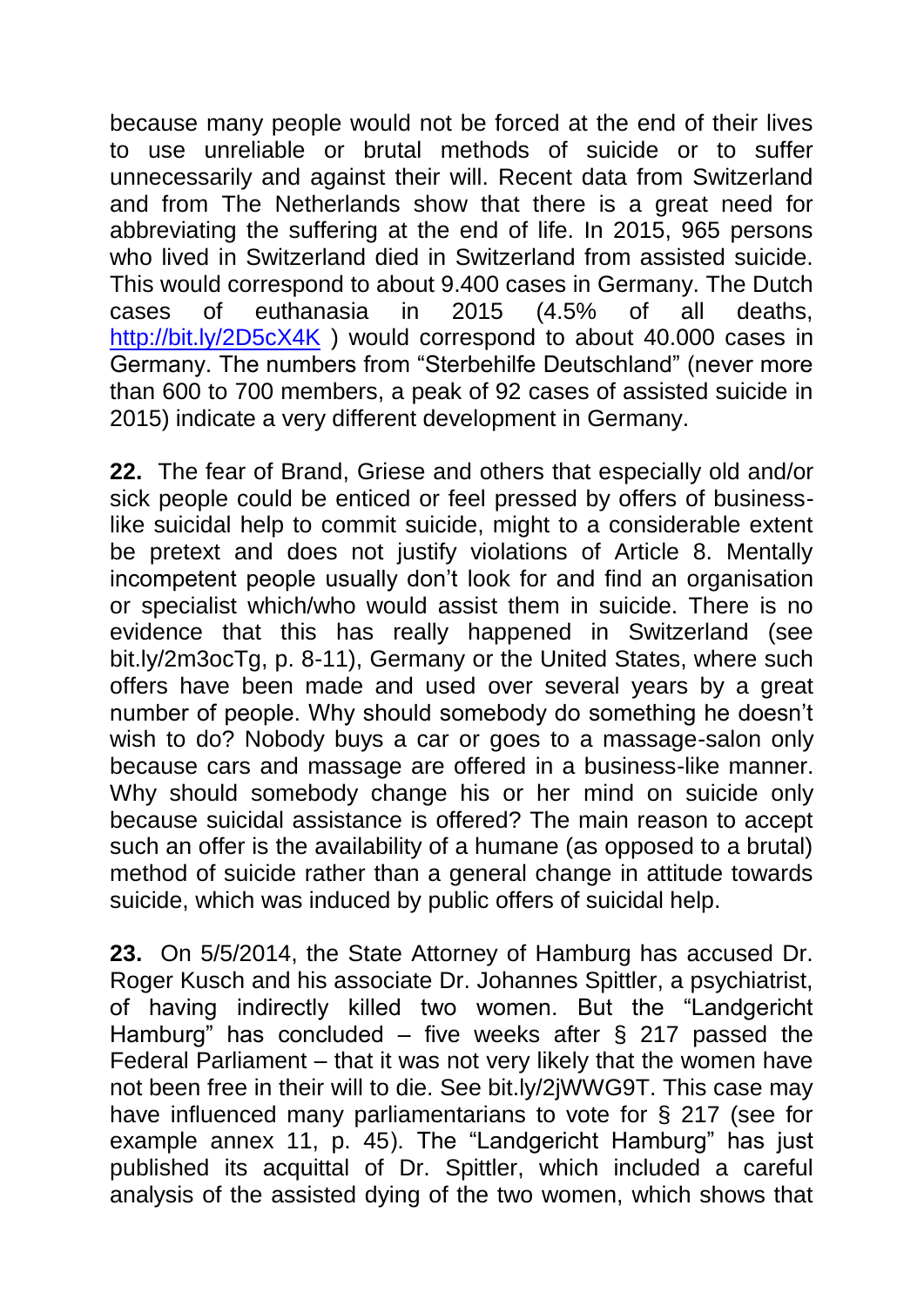the accusations against Dr. Kusch and Dr. Spittler were not justified: <http://bit.ly/2qE4lQ7> .

**24.** § 217 has not been well prepared by the Parliament. There was no workgroup, which carefully analysed the German and the international situation with respect to assisted suicide. Neither have the leaders of Dignitas or "Sterbehilfe Deutschland" or the physician Uwe-Christian Arnold been heard, nor have EXIT or similar organisations in the United States been asked about their experiences. The German Ethics Commission has offered on 18/12/2014 not much more than its concern on normalisation and an enticement of the weak. See<http://bit.ly/1E12hR4>.

**25.** Since 1871, suicide is not punishable in Germany. As a consequence, any suicidal assistance was not illegal. § 217 circumvents this reasonable and logical tradition by constructing a special crime, in which not the act itself is criminal, but its assumed (but never observed) potential effect on old and/or sick people.

**26.** According to Article 19,1,1 of the German Basic Law, "the law [that restricts a fundamental right] must specify the basic right affected and the Article in which it appears". See [http://bit.ly/2yLf7mr.](http://bit.ly/2yLf7mr) The Brand/Griese-Draft has a short section on p. 15f on the consequences of the law ("Gesetzesfolgen"). There is no word in this section on a violation of basic rights. According to Article 19,2, "In no case may the essence of a basic right be affected". With the exception of the freedom of occupation and conscience, there is no word in the draft, that the essence of the Basic Law – the protection of individual liberty – is violated by § 217. Neither violations of Articles 1, 2 and 3 of the Basic Rights nor violations of Articles 2, 3, 8, 9 and 14 of the Convention have been mentioned. Also, the law does not differentiate between mentally incompetent and mentally competent people. The law could have made a psychiatric evaluation obligatory and banned only businesslike suicidal assistance provided to mentally incompetent persons.

**27.** § 217 increases the risk that people will be mentally hurt by being confronted with dead persons who killed themselves in a brutal manner. § 217 even increases the risk that uninvolved people will be violated or killed because of deliberate accidents, fires or explosions.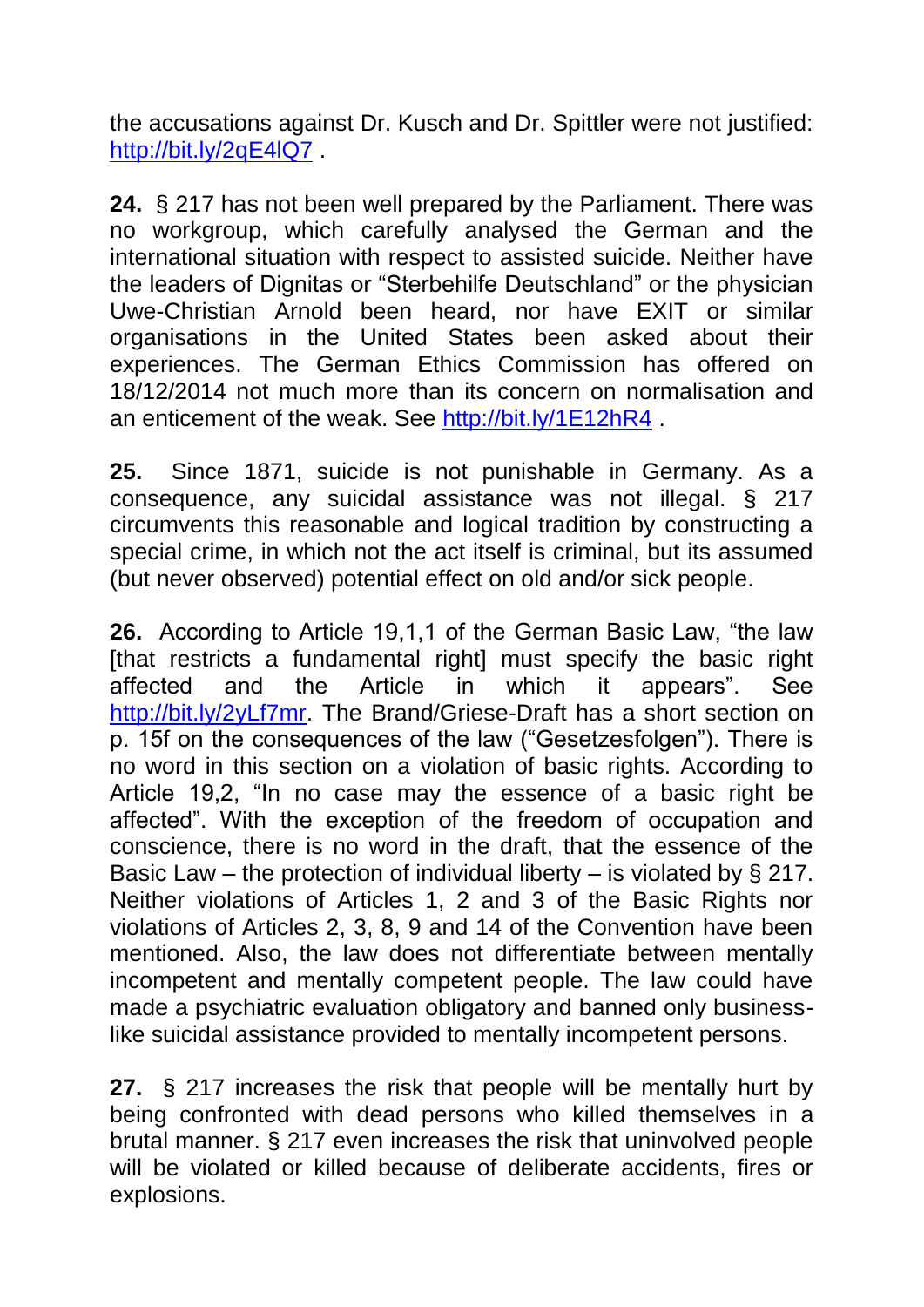**28.** The term "business-like" is misleading. It suggests in the usual common understanding that it is only about cases where money was earned. Business-like suicidal assistance has often been criticised by stating that "business with death" was immoral. For example, chancellor Merkel said on 19/6/2015 to a large assembly of the Protestant workgroup of the Christian Democratic and the Christian Social Union, that there should be no business with death and dying. See http://bit.ly/2jY7C77, p.4. Many Members of Parliament may have thought that § 217 bans only commercial suicidal assistance and that this would have been necessary. It was not necessary, because taking excessive sums of money from people who are in great need was already punishable by § 291 of the German Criminal Code.

**29.** The German state should rather care about over-therapy at the end of life (see Matthias Thöns: "Patient ohne Verfügung"), which contributes to the reasons why people may prefer suicide to waiting for a "natural" death. Over-therapy is indirectly supported by § 217.

**30.** The term "business-like" is unclear. However, legal clarity is a constitutional requirement and a criminal law should give a clear signal to everybody. The term means that there is an intention of repeating the act. But physicians practically always act in a business-like manner and repeat what they have done when confronted with a similar case. An oncologist who has performed suicidal assistance will be inclined to do that again, when the next similar patient asks him. According to § 217 he could even be punished, when he did it for the first time (see Brand/Griese-Draft, p. 21, section 2). Not surprisingly, of the physicians and nurses who answered a questionnaire on § 217, "54 % felt that the law did not sufficiently differentiate between an illegal form of assisted suicide and a form exempt from prosecution." See<http://bit.ly/2yIl9UN> .

**31.** Relatives and related persons, who perform direct suicidal assistance and therefore suffer from the cruelty of the suicide, also become victims of § 217, if the suicidal person would have preferred professional suicidal assistance, but could not get it.

**32.** § 217 prevents suicidal people to talk to physicians, who perform suicidal assistance or work for an organisation like EXIT. §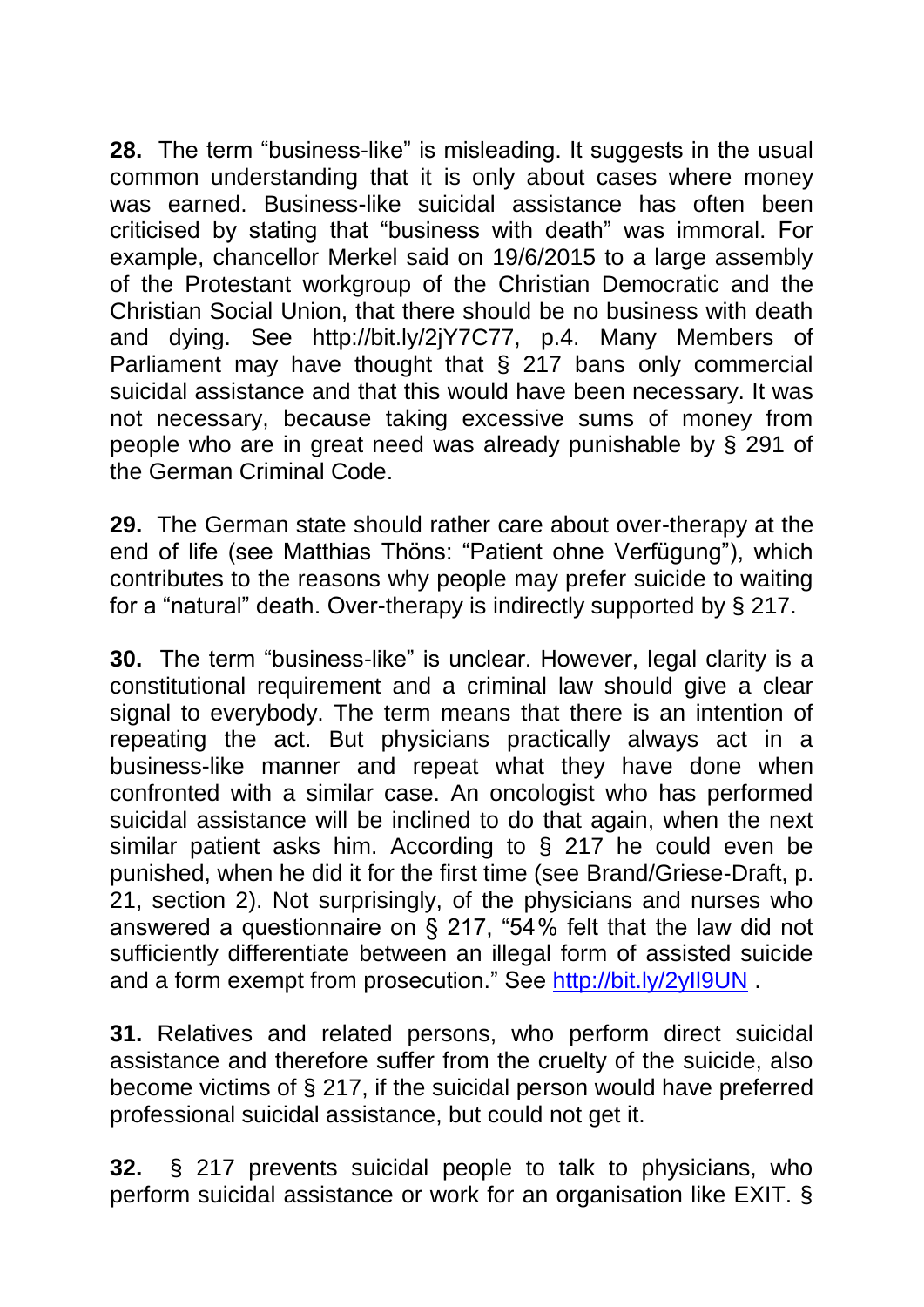217 may also reduce the number of open talks about suicide in normal doctor-patient-relationships. Thus, § 217 may prevent suicide prevention by such talks.

**33.** The German lawmaker has not tried to control and evaluate private and organized suicidal assistance by a criminal or administrative law, which makes it obligatory to report to state authorities on any suicidal help. By this the German state could have learned about problems and desperation at the end of life.

**34.** § 217 has been intensely defended in the German Parliament, the Brand/Griese-Draft and the media with suggestions and plans to expand offers of palliative therapy. This "argument" failed from the start. According to Eugen Brysch, only a minority of those who need palliative care in Germany (533,000), can get it (90,000): https://bit.ly/2Bk2yBx. And usually palliative care is only provided for a short period of time. In general, I would prefer an assisted suicide to a prolongation of a highly restricted life under palliative care or sedation.

**35.** The flaws of § 217 have been described in legal journals by Duttge; Grünewald; Hecker; Hilgendorf; Hoven; Roxin; Weißer. Jacqueline Neumann has explained why § 217 cannot be interpreted in jurisdiction in a way which is compatible with the German Basic Rights or the Convention:<http://bit.ly/2D6V3hV> .

**36.** The German Federal Constitutional Court has stated on its internet page and in many of its decisions, that an individual complainant has to be concerned himself ("selbst"), directly ("unmittelbar") and presently ("gegenwärtig") by a legal act. However, for good reasons the Court has made exceptions from this rule. According to those exceptions, my gravamen is direct and present (see below).

**37.** In the cases of BVerfGK 8, 75 <76> (see annex 1, p. 7) and BVerfGK 15, 491 <502> (see bit.ly/2prnX9y) the complainants erroneously thought they could be punished according to the law which they attacked. Therefore, their complaints were not admitted. In contrast, I have argued for good reasons that I could be punished by § 217 for helping an acquaintance to commit suicide. And I wrote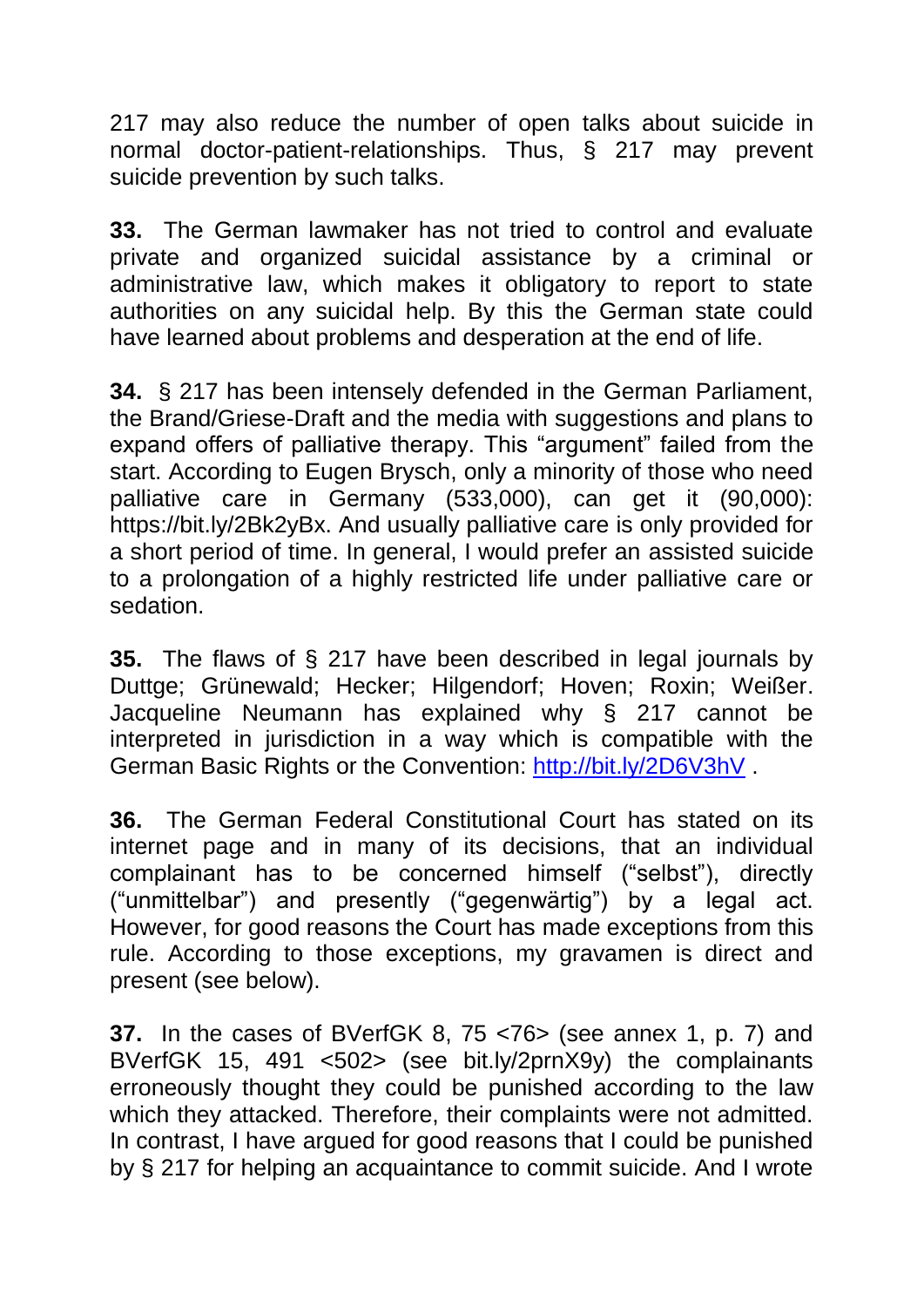that I wanted § 217 to be abolished so that I could legally help acquaintances to commit suicide. See annex 11, p. 115, 5.10.

**38.** Because many people know (because of personal contacts or my activities in the internet) that I have a positive attitude towards well-considered assisted suicides, the chances that I might (repeatedly) help a person to commit suicide and will then be punished according to § 217 are more than only theoretical. In BVerfGE 115, 118 <137>, see annex 1, p. 12, the Court has stated a) that an own and present concernedness is always given, when the complainant explains that there is some likelihood (in this case: to be shot down in the future in a hijacked airplane) that consequences of the attacked regulations affect him in his basic rights, and b) that direct concernedness is given, when – like in my case - no further administrative act is necessary to change the legal position of the complainant. In BVerfGE 50, 290 <320>, annex 1, p. 5, it was sufficient, that a self-concernedness could not be excluded. Therefore my fear that I might be punished according to § 217 is not unreasonable and it does not make sense that the Court has cited cases in which it excluded that the complainants could be punished.

**39.** But primarily, I have claimed violations of my basic rights (see annex 11, p. 119-125) caused by the effects of § 217 on third parties (professional suicide helpers). According to BVerfGE 13, 230 <232f>, annex 1, p. 2, a law on closing times, which addresses owners of shops, prevents the customers from shopping like it was a legal order addressed to the customers. This situation is very similar to my situation, in which the "shops" of suicide helpers have even been permanently closed by § 217. In BVerfGE 50, 290, <320f> (see annex 1, p. 5) the Court also has stated that it was not necessary to be formally addressed by a law to be concerned. Again, the Court has stated in BVerfGE 108, 370 <384> (see annex 1, p. 8), that there is self-concernedness, if the legal act addresses third parties and there is a sufficiently close relationship between the basic-right-position of the complainant and the regulatory action.

**40.** In BVerfGE 1, 97 <102>, the Court has stated that it was not sufficient to be concerned at one time or another ("irgendwann") in the future ("virtually"). Such a "virtual" concernedness would lead to an unwanted "actio popularis". (So far, it seems that I was the only person who has started – according to the Court – an "actio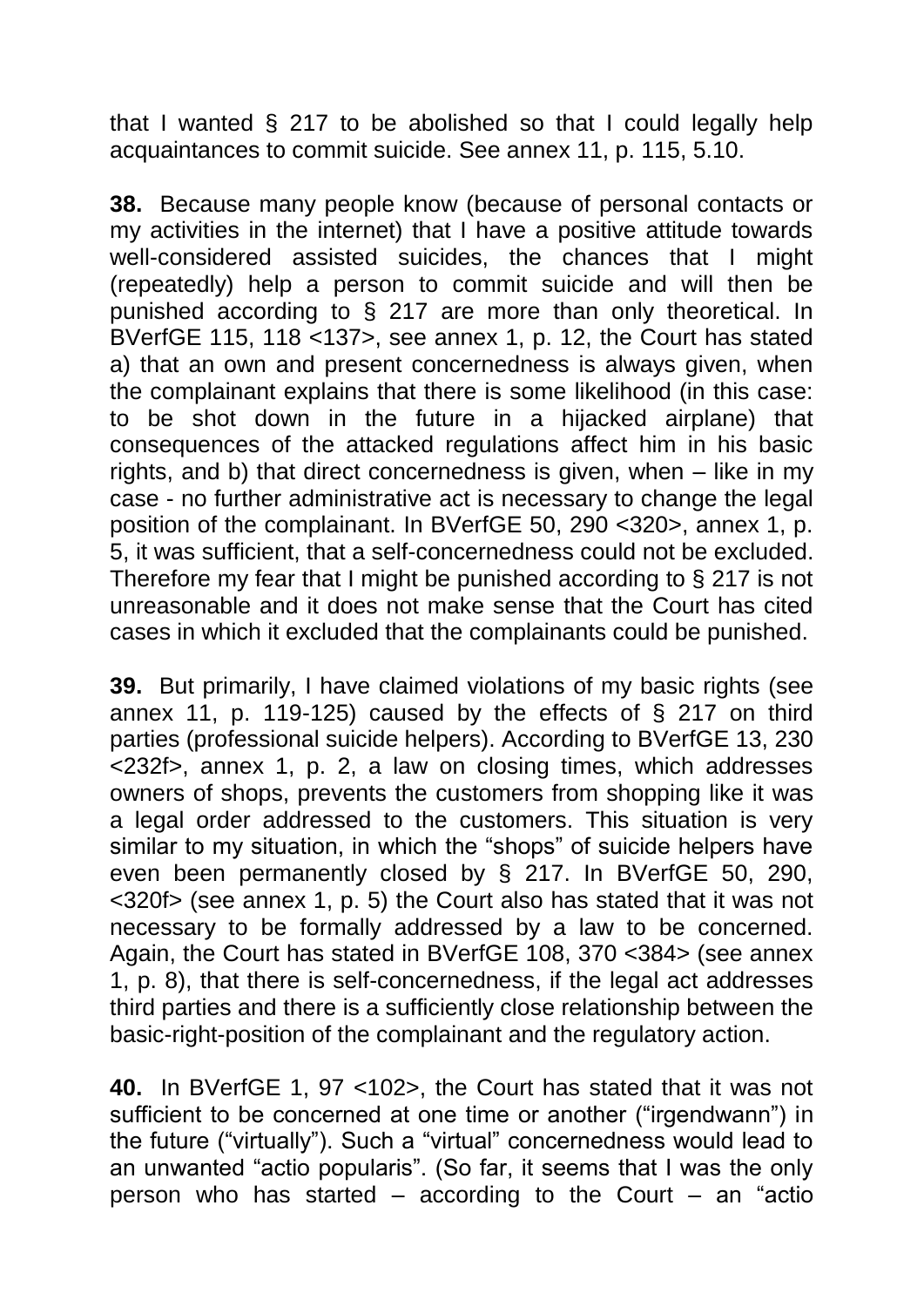popularis" against § 217.) In BVerfGE 43, 291 <385 f.>, the Court also has stated that a "virtual" concernedness was not sufficient. Page 386 is not relevant for my case, because there will be no administrative act against which I should complain first. BVerfGE 60, 360 <371> (see annex 1, p. 6) repeats that a "virtual" concern was not sufficient. Such extension would be not tenable when it was actually hard to assess how the concrete gravamen would look like, when the law was applied. BVerfGE 74, 297 <319> repeats the "actio popularis"-concern and adds that the right of complaint cannot be extended to situations, in which it is actually hard to assess how the concrete gravamen will look like, when the law is applied. BVerfGE 114, 258 <277> also repeats that the vague prospect alone, that the complainant will be concerned sometime in the future by a law, is not sufficient.

**41.** In the following decisions the Court has regarded a concern in the future as present and as sufficient for admitting the complaint. In BVerfGE 50, 290 <321>, see annex 1, p. 5, the Court has stated that it was not critical, whether the claimed effects of the law occurred soon or later in time. In BVerfGE 114, 258 <277f> (see annex 1, p. 10f) it has been stated that the concern is present if it is clear that and how the complainant will be concerned in the future by the regulation. In fact, violations of basic rights of the German Basic Law or of rights of the Convention are violations, whether they become concrete presently, soon or later in time. As has been required in BVerfGE 114, 258 <277>, I have clearly stated in my complaint, how I am impaired presently and also possibly at the end of my life in my basic rights by § 217 or by effects of § 217 on third parties. See annex 11, p. 24f, p. 114-116, p. 116-125.

**42.** The decision of the German Federal Constitutional Court of 20/7/2017 (2 BvR 2507/16) on my complaint against the new § 217 of the German Criminal Code is not in accordance with § 93a section 2 BVerfGG. My complaint is of constitutional importance, because § 217 discriminates me and others as Atheists and causes directly and via third parties severe disadvantages, which – according to the Court´s own jurisdiction – concern me and others directly and presently. The danger that § 217 violates my rights from the German Basic Law and from the Convention is realistic rather than "virtual".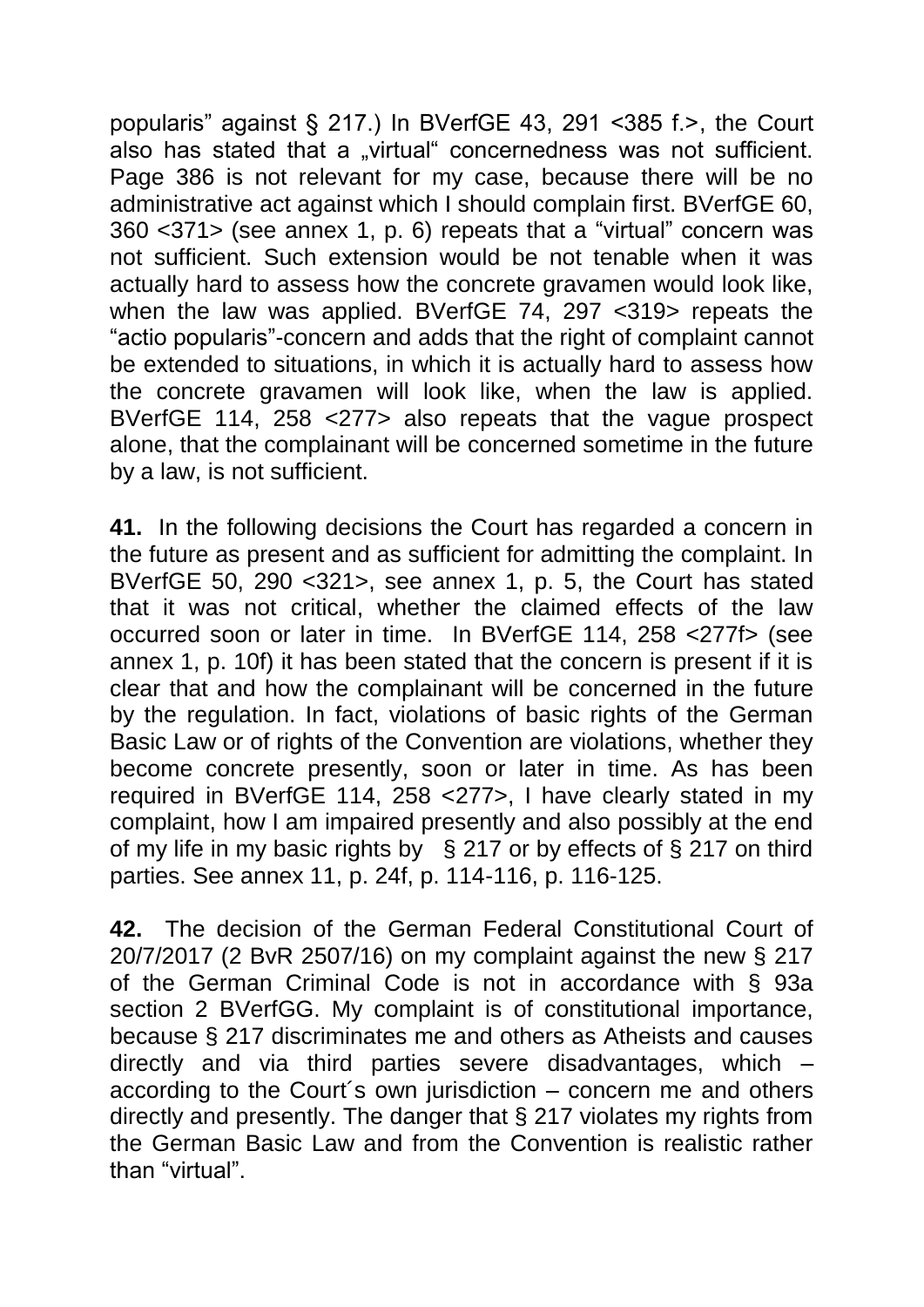**43.** According to the German Basic Law (Article 140 in connection with Article 137,1 WRV) there is no state church. But as a consequence of the principle of subsidiarity, the churches have become very powerful after 1949 as social organisations, and it has become common that state and church consider each other as partners. Although the Catholic party "Zentrum" has helped Hitler in in 1933 to become a dictator, the Protestants have helped the Nazis to prosecute Jews, German bishops have supported Hitler´s wars and both churches have exploited children in children´s homes and especially priests of the Catholic church have abused children mentally, physically and sexually (which has been covered up by bishops), there is still a widespread irrational belief that the churches were indispensable for public morals.

**44.** To influence legislation, both churches have special offices in Berlin and in all federal states. They use "bridgeheads" in the parliaments, who are especially closely connected to them. Examples are Michael Brand, a member of the Chamber of Public Responsibility of the Protestant Church, Kerstin Griese, who already was a member of the Synod of the Protestant Church and became a member of the Council of the Protestant Church shortly after § 217 passed the Parliament, and Katrin Göring-Eckhardt of the "Greens", who was President of the 11. Synod of the Protestants.

**45.** On 27/3/2006, the states of Saarland, Thuringa and Hesse, all ruled by the Christian Democratic Union, started an unsuccessful attempt to establish a ban on business-like support of suicide. See "Bundesrat-Drucksache 230/06",<http://bit.ly/2jHwDT5> .

**46.** On 8/5/2014 the "Deutsche Stiftung Patientenschutz" (chairman: Eugen Brysch) published a draft of a law for the culpability of business-like support of suicide (see <http://bit.ly/2dOh0ao> ). To a large extent, this draft has been adopted by Brand, Griese and others for their draft of a new § 217. The text of the law, its aims and reasoning are virtually identical in both drafts. This means that the draft of § 217 did not arise from the German people or its elected parliamentarians, but from a Roman-catholic foundation.

**47.** On 12/10/2014, the Catholic German Union of Women called on the lawmaker to ban any form of organized suicidal assistance by law: bit.ly/2Dv9XO7.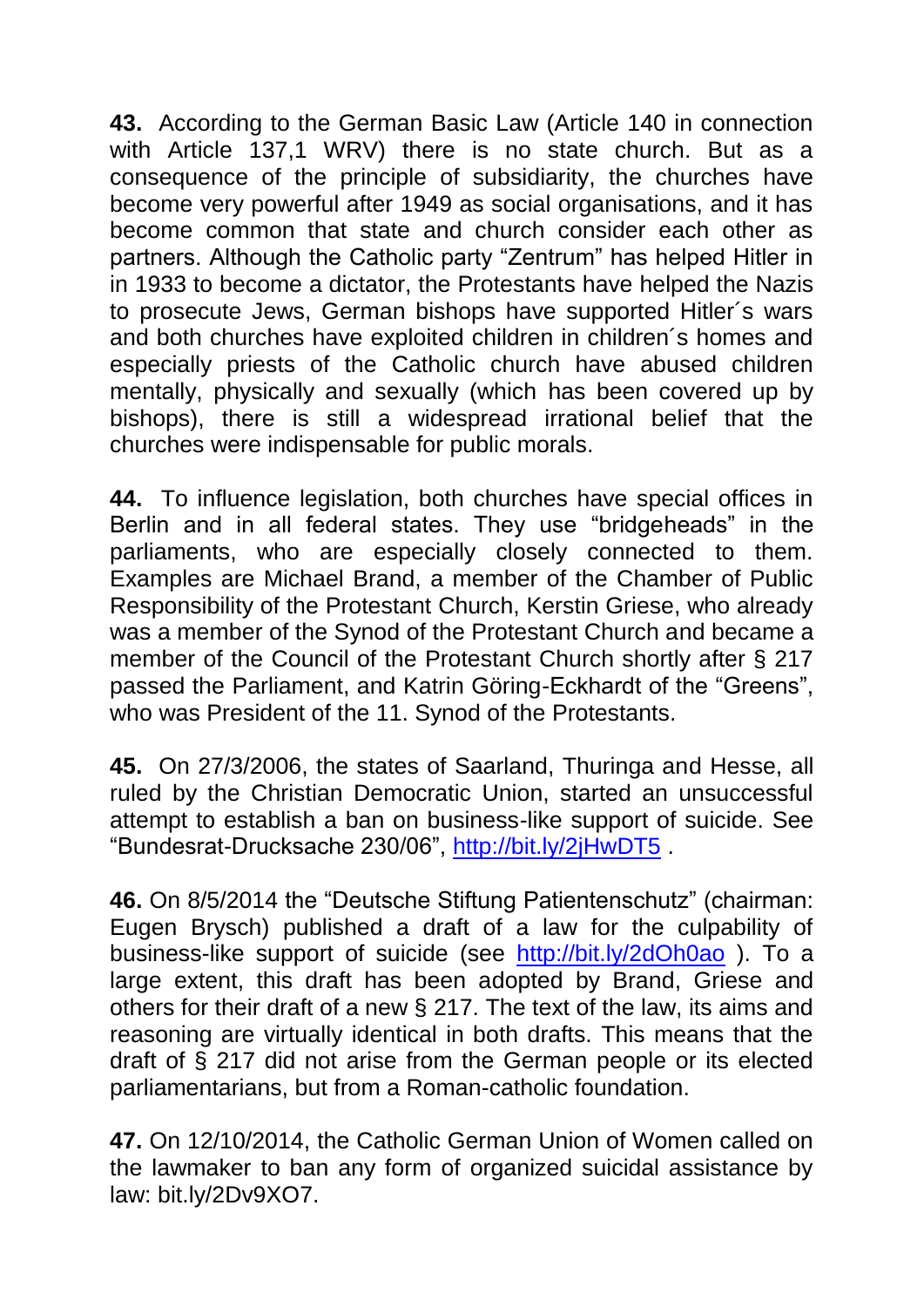**48.** On 17/10/2014, the Central Committee of the German Catholics appealed to the "Bundestag" to protect self-determination by banning any form of organized suicidal assistance: bit.ly/11C52rK. How close religion and politics are connected in Germany is illustrated by the fact that the following members of that organisation were also Members of Parliament and have voted for § 217: Böhmer, Dörflinger, Fischbach, Flachsbarth, Grübel, Grütters, Lücking-Michel, Schön, Weiss; Hartmann, Hendricks.

**49.** On 7/3/2015, the Federal Workgroup of the Greens (to mention a smaller party) demanded a prohibition of the business-like support of suicide by organisations and individual persons: http://bit.ly/2Bawqin, p. 13.

**50.** In 2015, 28.9% of the Germans were members of the Catholic, 27.1% of the Protestant Church. 36% held no religious membership, 4.4% were believing Muslims. 3.6 percent belonged to small religious organisations:<http://bit.ly/2hoLvr5> . On a normal Sunday in 2015, only 10.4% of the Catholics [\(http://bit.ly/2tw28az](http://bit.ly/2tw28az) ) and 3.5% of the Protestants went to church. In 2002, only 23% of the Protestants and 36% of the Catholics believed in a personal god; more popular was a belief in a higher being or a spiritual power, which was shared by about 41 percent (see<http://bit.ly/2DyNRdE>).

**51.** In 2012, 87% of the Germans thought that everybody may decide for himself when and how he wished to die. 77 percent could imagine considering suicidal assistance for themselves. 80% said suicidal help should only be performed by professional helpers [\(http://bit.ly/18v6caB](http://bit.ly/18v6caB) , p. 6-11). In 10/2014, 79% agreed with the question whether physicians should be allowed to provide extremely sick people with deadly medicine for self-application [\(http://bit.ly/2CtvhEn](http://bit.ly/2CtvhEn) ) and in 11/2014, 81% declared they would approve a legalisation of assisted suicide [\(http://bit.ly/116dLlc](http://bit.ly/116dLlc)). In 2016 (?), 86% of the Catholics, 83 % of the Protestants, 42% of the Muslims and 90% of the Confessionless in Germany thought that an incurably ill person, who explicitly wished to die, should have the right to die [\(http://bit.ly/2xiJ3GK](http://bit.ly/2xiJ3GK) , p. 22). On 31/10/2016, a German journal reported that 78% could imagine very well to finish the own life with the help of a physician, when they were incurably or deadly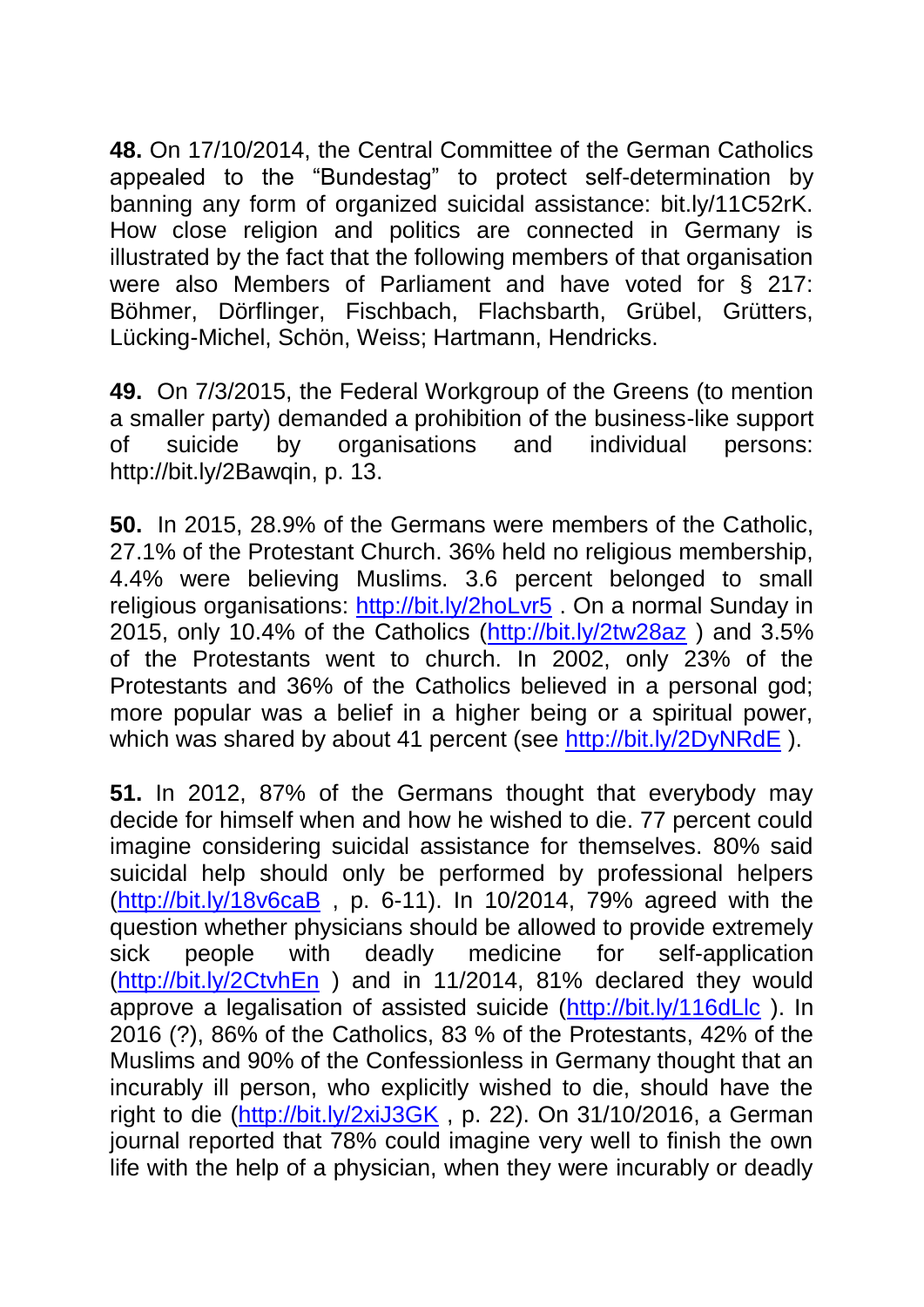ill, suffering or dying. For 79% it belonged to human dignity to be able to decide how and when to die:<http://bit.ly/2zQiWY3> .

**52.** As I have shown in my German complaint (see annex 11, p. 154-160), 89 percent of the Members of Parliament, who voted for § 217, were Christian or Muslim believers. After further research, I found that of the 360 Yes-votes for § 217 a total of 92% came from Christians (326) or followers of the Islam (5), see [www.reimbibel.de/217e.htm](http://www.reimbibel.de/217e.htm) :

| Group             | <b>Votes</b> | Yes     | No  | ℅                 |
|-------------------|--------------|---------|-----|-------------------|
| <b>Christians</b> | 413          | 326     | 87  | 79                |
| <b>Muslims</b>    | 5            | 5       |     | 100               |
| <b>Unknown</b>    | 154          | 27      | 127 | 18                |
| No confess.       | 18           | 2       | 16  | 11                |
| <b>Atheists</b>   | 3            | 0       | 3   | $\mathbf{\Omega}$ |
| Total:            | 602          | 360 233 |     | 60                |

Votes for § 217 according to confession

**53.** As the table shows, voting for or against § 217 depended to a large extent on the religious attitude of the politicians. A clear majority for § 217 was only seen in the Christian fraction (CDU/CSU) of the parliament. Among the Christians who voted "No", there were seven persons, who had earlier voted for the Sensburg/Dörflinger-Draft, which proclaimed up to five years in prison for any suicidal assistance. If concern about socially weak persons had been of central importance in this voting, majorities of the Social Democrats and the Left party should have voted for § 217. This was not the case. The observed effect of the general religious attitude on voting or not voting for § 217 was strongest in the believing Muslims and in the extremely small group of politicians who dared to state in public, that they were Atheists. That all of the Muslims, who were known to me as believers, voted for § 217 is not surprising because suicide is strictly forbidden in Islam (see annex 11, p. 40f). That religion was important is also reflected by the data of the Social Democrats: a majority of the Christians in this party voted for § 217, but of those with an unknown religious attitude, a large majority voted "No". See annex 11, p. 57-60.

**54.** The judges of the Federal Constitutional Court are usually suggested to the Federal President of Germany by the Christian and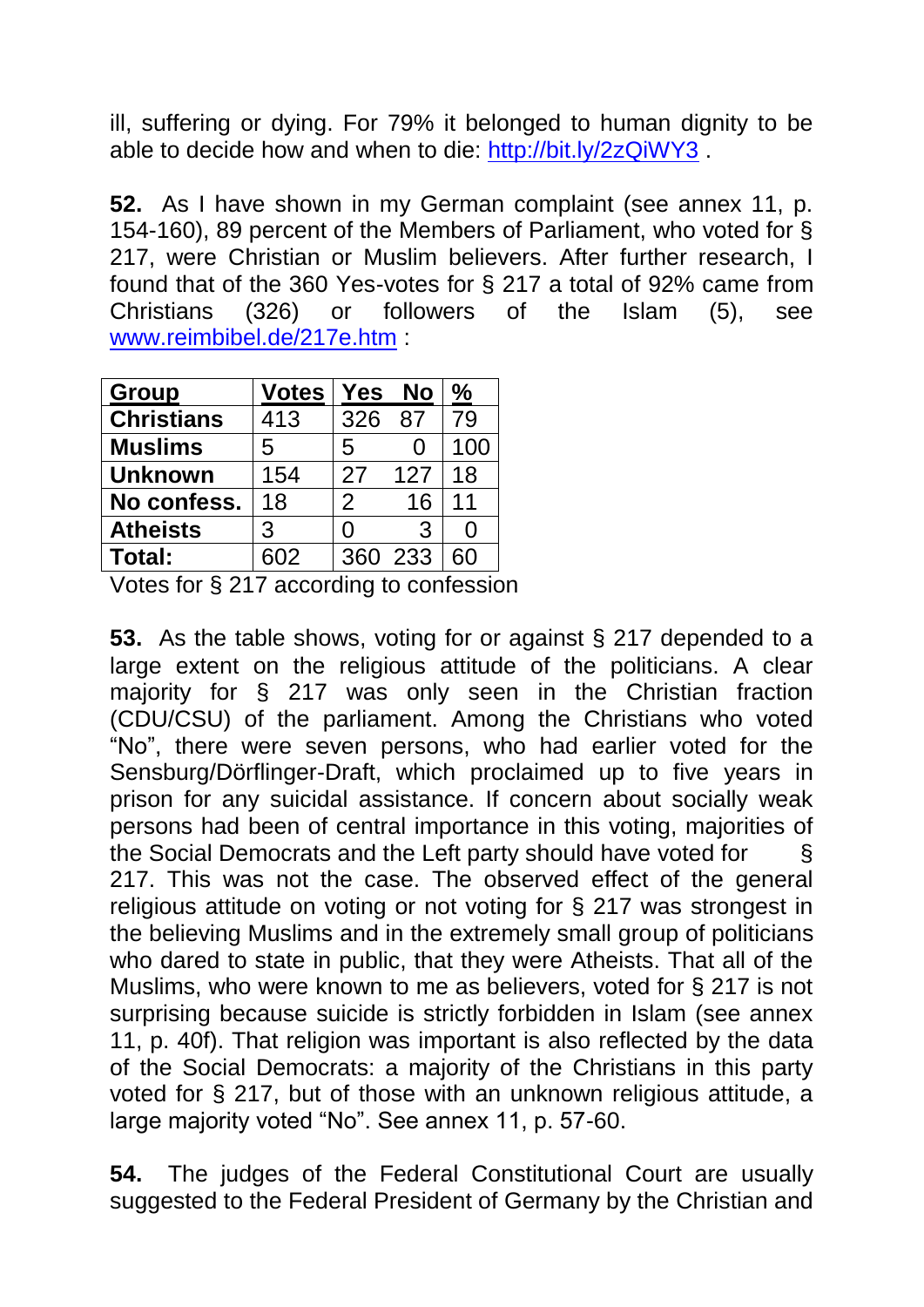by the Social Democrats. It is not to be expected that the Christian Democrats suggest judges who are known for a critical attitude towards the churches. Because the Social Democrats need the support of their Christian colleagues for success in their proposals, they may also prefer candidates, which are mentally close to the churches. That the German Federal Constitutional Court might indeed have a bias towards "Christian values" is illustrated by the following observations:

**55.** Already in 2006, Judge Peter Müller, a member of the 2. Senate of the Court, which will probably decide on the remaining eleven complaints against § 217, has presented a draft of a new § 217, which was similar to the actual § 217. See my challenge against judge Müller on the basis of bias (annex 12, p. 134-137).

**56.** Since 2007, the Protestant bishop of Baden and the Catholic Bishop of Freiburg have a lobby-office in Karlsruhe, which is the home of the German Constitutional Court, the Federal High Court of Justice and the Federal State Attorney. Once a year, there is a big reception with presentations of church officials, to which the high judges and lawyers are invited. Four times a year also smaller sessions are organised by a workgroup, which includes clerics and many judges.

**57.** On 20/07/2012, the Appointee for Culture of the Protestant Church, Dr. Petra Bahr, who for religious reasons rejects suicide, gave a lecture on "Salafisten, Atheisten und Co.". It is already strange enough that a speech with such a title could be presented to high judges and lawyers. A blogger (Matthias Krause) has documented and critically commented Dr. Bahr´s – later silently modified - speech:<http://bit.ly/2CmGUj0> .

**58.** On 12/7/2016, bishop Bedford-Strohm, professor of theology, chairman of the Council of the Protestant (Evangelical) Church and a supporter of § 217, spoke on "Right and justice. Prerequisites and escalations from a Christian perspective". The bishop tried to convince the high judges that the church is self-critical, not dangerous and has much to offer from the bible (stories of failing and humanity). See<http://bit.ly/2DFxTOR>.